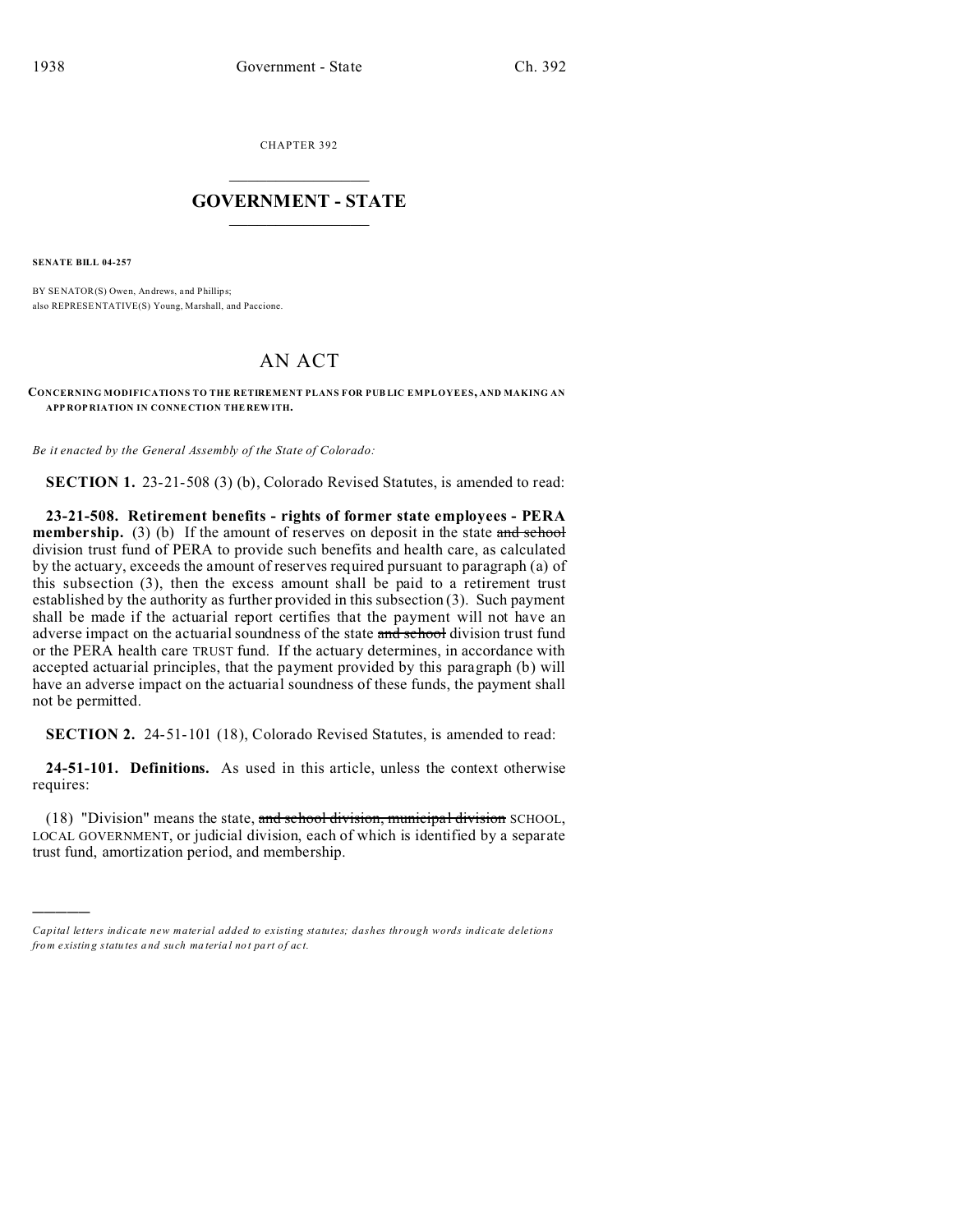**SECTION 3.** 24-51-201 (2), Colorado Revised Statutes, is amended to read:

**24-51-201. Public employees' retirement association - creation.** (2) The public employees' retirement association, created pursuant to the provisions of subsection (1) of this section, shall consist of the following divisions:

- (a) The state and school division;
- (a.5) THE SCHOOL DIVISION;
- (b) (Deleted by amendment, L. 97, p. 771, § 5, effective July 1, 1997.)
- (c) The municipal LOCAL GOVERNMENT division; and
- (d) The judicial division.

**SECTION 4.** 24-51-203 (1), Colorado Revised Statutes, is amended to read:

**24-51-203. Board - composition and election.** (1) The board shall consist of the following trustees: The state auditor and the state treasurer; four members who are employees of employers designated as state employers by rule of the board and who are OF THE STATE DIVISION elected by the members of the state and school THAT division, employed by employers so designated as state employers, at least one of whom shall be an employee of a state institution of higher education and at least one of whom shall not be an employee of a state institution of higher education; five members who are employees of employers designated as school employers by rule of the board and who are OF THE SCHOOL DIVISION elected by the members of the state and school THAT division; employed by employers so designated as school employers; two members of the municipal LOCAL GOVERNMENT division elected by the members of that division; one member of the judicial division elected by the members of that division; and two retirees, one of whom shall be elected by those members who have retired from the **municipal** LOCAL GOVERNMENT division, the judicial division, or from the state and school division whose employer was a state employer as designated by rule of the board and one of whom shall be elected by those members who have retired from the **municipal** LOCAL GOVERNMENT division, the judicial division, or the state and school division; whose employer was a school employer as designated by rule of the board; except that both retiree trustees cannot have retired from the municipal division or the judicial division or, if retired from the state and school division, both retiree trustees cannot have retired from the same category of employer SAME DIVISION.

**SECTION 5.** 24-51-205 (1), Colorado Revised Statutes, is amended to read:

**24-51-205. General authority of the board.** (1) The board shall have the authority to determine membership status within the state, school, municipal LOCAL GOVERNMENT, and judicial divisions; exemptions from membership; eligibility for benefits, life insurance, health care, and the voluntary investment program; and service credit and salary to be used in calculations pursuant to the provisions of this article. Such decisions by the board may be appealed through the administrative review procedures set forth in the board rules. Such final decision by the board shall be subject only to review by proper court action.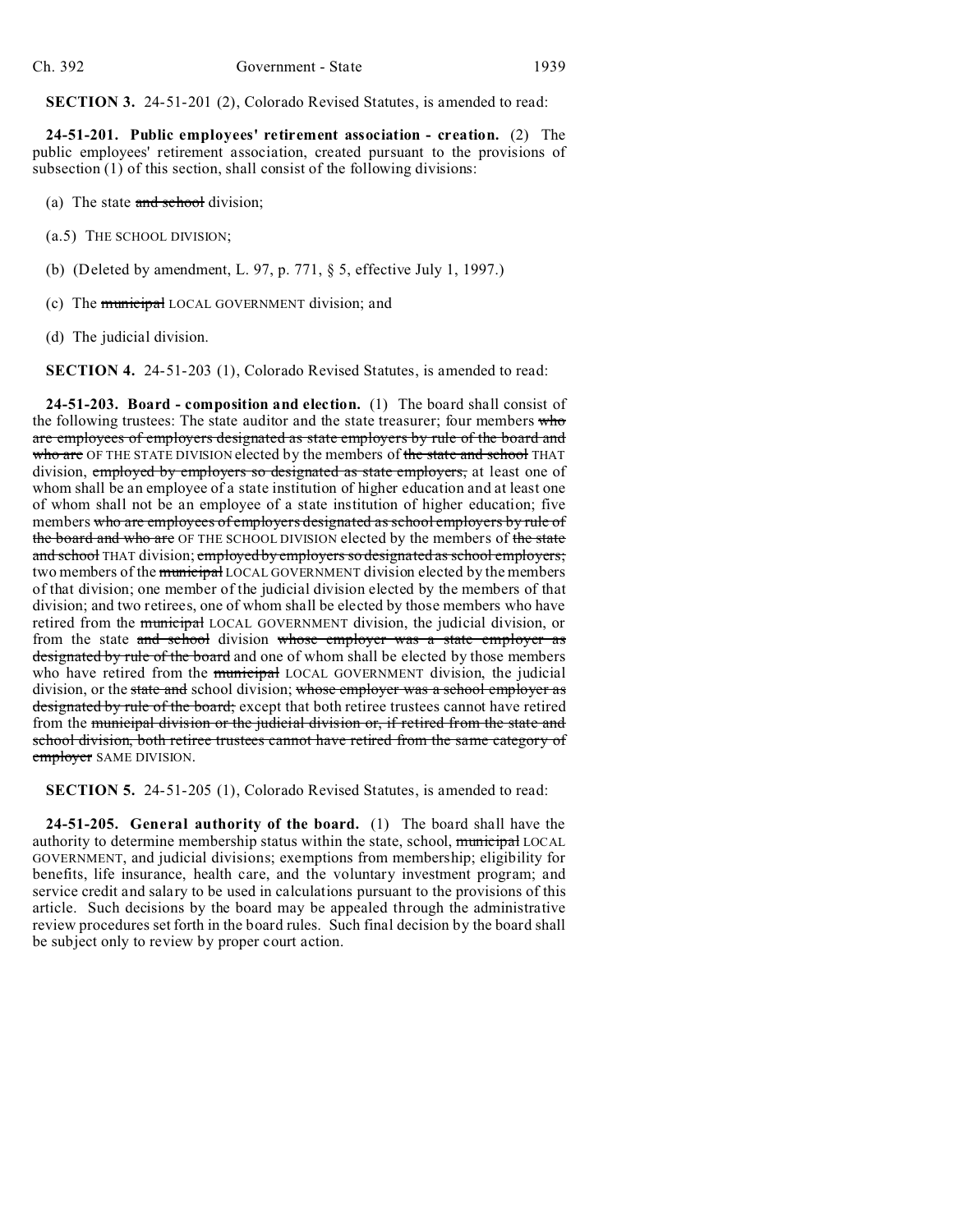**SECTION 6.** 24-51-208 (1) (a) and (1) (c) and the introductory portion to 24-51-208 (2), Colorado Revised Statutes, are amended, and the said 24-51-208 (1) is further amended BY THE ADDITION OF A NEW PARAGRAPH, to read:

**24-51-208. Allocation of moneys.** (1) The moneys of the association shall be divided into several trust funds, including, but not limited to:

(a) The state and school division trust fund, which consists of contributions, payments, and interest paid by members and employers of the state and school division, in addition to a proportional share of investment income earned thereon;

(a.5) THE SCHOOL DIVISION TRUST FUND, WHICH CONSISTS OF CONTRIBUTIONS, PAYMENTS, AND INTEREST PAID BY MEMBERS AND EMPLOYERS OF THE SCHOOL DIVISION, IN ADDITION TO A PROPORTIONAL SHARE OF INVESTMENT INCOME EARNED THEREON;

(c) The municipal LOCAL GOVERNMENT division trust fund, which consists of contributions, payments, and interest paid by members and employers of the municipal LOCAL GOVERNMENT division, in addition to a proportional share of investment income earned thereon;

(2) Within each of the state and school division, municipal SCHOOL DIVISION, LOCAL GOVERNMENT division, and judicial division trust funds, the following reserves shall exist:

**SECTION 7.** 24-51-211, Colorado Revised Statutes, is amended to read:

**24-51-211. Amortization of liabilities.** An amortization period for each of the state and school division, municipal SCHOOL DIVISION, LOCAL GOVERNMENT division, and judicial division trust funds shall be calculated separately. A maximum amortization period of forty years shall be deemed actuarially sound. Upon recommendation of the board, and with the advice of the actuary, the employer or member contribution rates for the plan may be adjusted by the general assembly when indicated by actuarial experience.

**SECTION 8.** 24-51-212, Colorado Revised Statutes, is amended to read:

**24-51-212. Funds not subject to legal process.** Except for federal tax liens on distributions payable by the association, and except for assignments for child support purposes as provided for in sections 14-10-118 (1) and 14-14-107, C.R.S., as they existed prior to July 1, 1996, and except for income assignments for child support purposes pursuant to section 14-14-111.5, C.R.S., for writs of garnishment that are the result of a judgment taken for arrearages for child support or for child support debt, and for payments from the association in compliance with a properly executed court order approving a written agreement entered into pursuant to section 14-10-113 (6), C.R.S., none of the moneys, trust funds, reserves, accounts, contributions pursuant to parts 4,  $\frac{and}{ }$  5, AND 15 of this article, or benefits referred to in this article shall be assignable either in law or in equity or be subject to execution, levy, attachment, garnishment, bankruptcy proceedings, or other legal process. Member contributions are subject to garnishment resulting from a judgment taken for arrearages for child support or for child support debt only if the membership has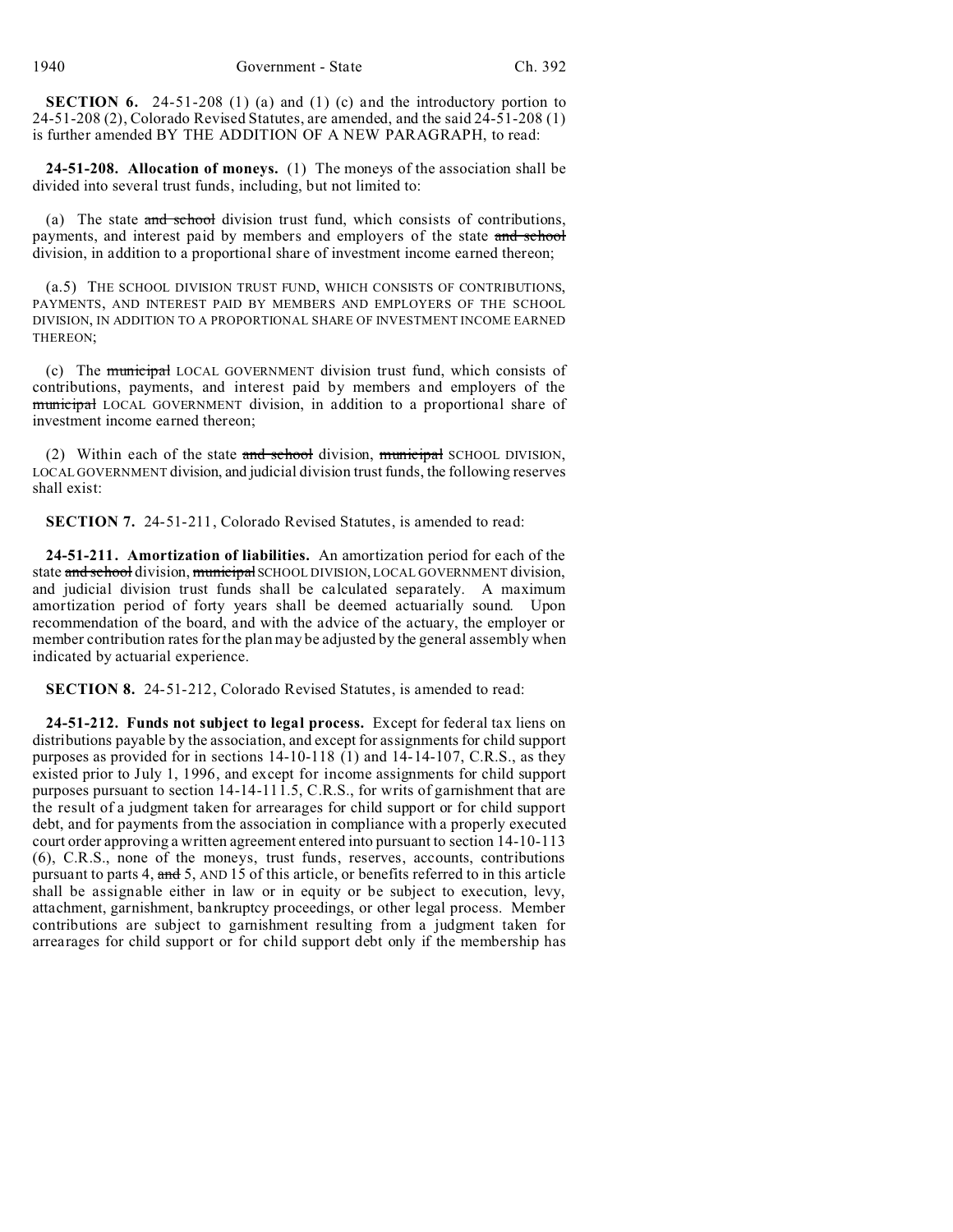terminated and the member is not vested.

**SECTION 9.** 24-51-305 (2), Colorado Revised Statutes, is amended to read:

**24-51-305. District attorneys.** (2) On behalf of a district attorney, the state of Colorado shall contribute eighty percent of the employer contributions and the county shall contribute twenty percent of the employer contributions based on the rate for the state and school division set forth in section 24-51-401 (1.7). One hundred percent of member contributions shall be paid from the salary of such district attorney.

**SECTION 10.** 24-51-305.5 (3), Colorado Revised Statutes, is amended to read:

**24-51-305.5. Employees of district attorneys.** (3) An assistant district attorney, chief deputy district attorney, deputy district attorney, or other employee of a district attorney who becomes a member of the association shall be a member of the state eategory of the state and school division. The judicial district employing such member shall be designated as a state employer that has affiliated with the association pursuant to section 24-51-309.

**SECTION 11.** 24-51-310 (1) (j), Colorado Revised Statutes, is amended to read:

**24-51-310. Persons not eligible for membership.** (1) Persons not eligible for membership in the association include:

(j) Employees of employers assigned to the **municipal** LOCAL GOVERNMENT division of the association whose positions were covered only under social security for such employment as of November 5, 1990, and employees in similar positions created later by such employers;

**SECTION 12.** 24-51-313 (1), Colorado Revised Statutes, is amended to read:

**24-51-313. Termination of affiliation - employer assigned to local government division - requirements.** (1) Any political subdivision within the state of Colorado or any public agency created by such a political subdivision which THAT is an employer affiliated with the association pursuant to the provisions of section  $24-51-309$  and which THAT is assigned to the municipal LOCAL GOVERNMENT division may make application to the board to terminate the affiliation of such THE employer with the association. Said THE application shall be made by submitting to the board an ordinance or resolution which THAT has been adopted by the governing body of such THE employer and which THAT has been approved by at least sixty-five percent of the employees of such THE employer who are members. Such employee members of such THE employer shall be notified in writing of the provisions of section 24-51-321 prior to a vote on an ordinance or resolution to terminate the affiliation of such THE employer with the association.

**SECTION 13.** 24-51-315 (1), Colorado Revised Statutes, is amended to read:

**24-51-315. Termination of affiliation - reserves requirement.** (1) The board shall determine the amount of reserves required as of the effective date of termination of affiliation to maintain current benefits payable by the association to benefit recipients and to preserve the vested rights of inactive members. Said THE amount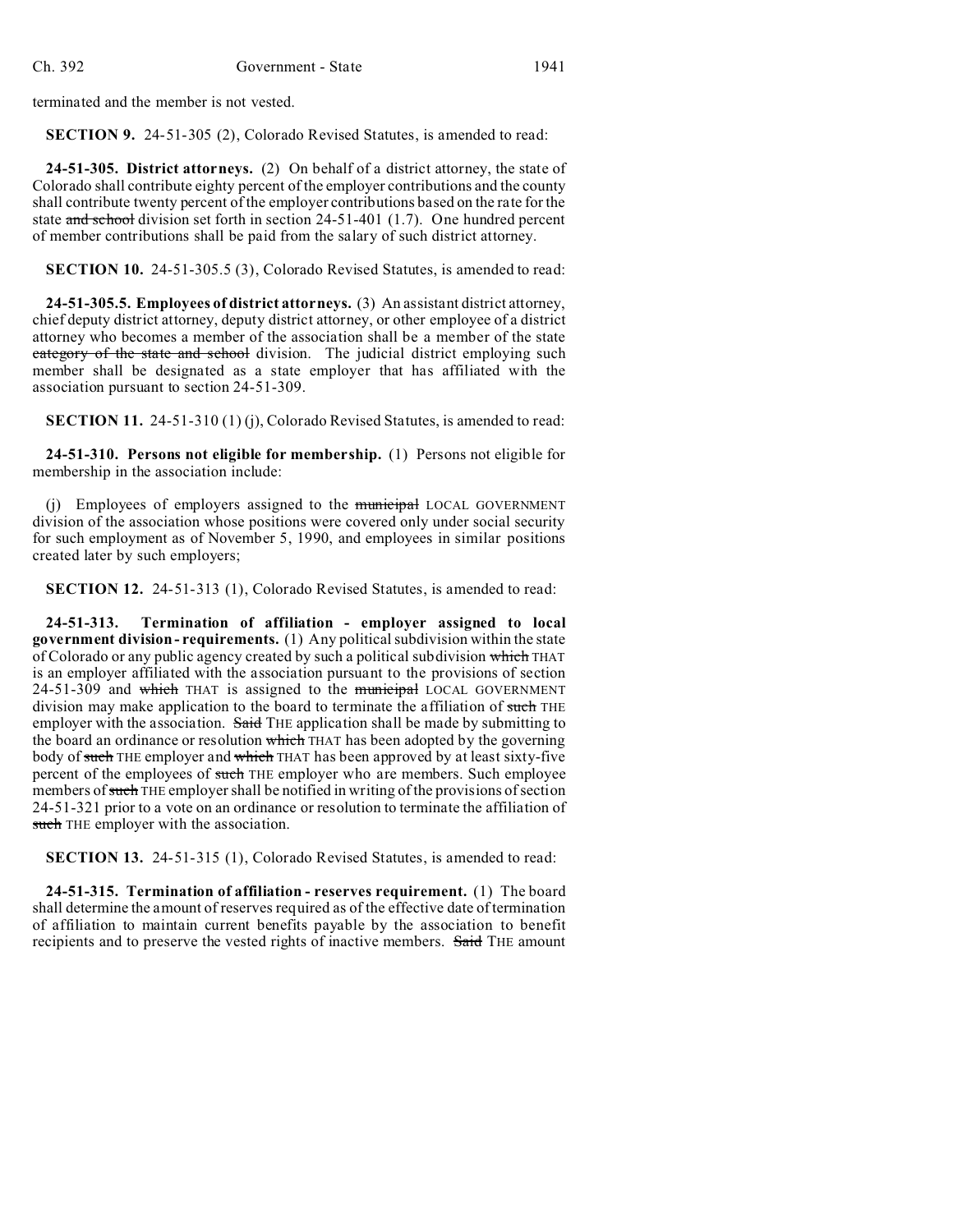of reserves shall be determined by the board utilizing certified actuarial reports prepared by the actuary. Such THE actuarial report shall also certify that the termination of affiliation shall not have an adverse financial impact on the actuarial soundness of the municipal LOCAL GOVERNMENT division trust fund. If the actuary determines, in accordance with accepted actuarial principles, that the termination of affiliation shall have an adverse financial impact on the actuarial soundness of the municipal LOCAL GOVERNMENT division trust fund, the applicant shall not be permitted to terminate affiliation.

**SECTION 14.** 24-51-316 (1) and (2), Colorado Revised Statutes, are amended to read:

**24-51-316. Inadequate reserves - excess reserves - nonpayment.** (1) In the event that the amount of the reserves required pursuant to the provisions of section 24-51-315 exceeds the amount of the employer's share of the employer contribution reserve in the municipal LOCAL GOVERNMENT division trust fund as calculated by the actuary, then the employer shall make an additional payment as of the effective date of termination of affiliation in an amount equal to the difference between the amount of reserves required and the amount of reserves on deposit.

(2) In the event that the amount of the reserves on deposit in the municipal LOCAL GOVERNMENT division trust fund as calculated by the actuary for the employer requesting termination of affiliation exceeds the amount of reserves required pursuant to the provisions of section 24-51-315, such excess amount and the amount required for the transfer of member contributions as provided in section 24-51-317 shall be transferred by a direct trustee-to-trustee transfer to the alternate pension plan or system required by section 24-51-319 as of the effective date of termination of affiliation.

**SECTION 15.** 24-51-320 (3), Colorado Revised Statutes, is amended to read:

**24-51-320. Reaffiliation of a public entity.** (3) The board shall not approve any application for reaffiliation with the association if such reaffiliation will have an adverse financial impact on the actuarial soundness of the municipal LOCAL GOVERNMENT division trust fund.

**SECTION 16.** 24-51-401 (1.7) and (2), Colorado Revised Statutes, are amended, and the said 24-51-401 is further amended BY THE ADDITION OF A NEW SUBSECTION, to read:

**24-51-401. Employer and member contributions.** (1.7) (a) Employers designated as state employers by rule of the board shall forward to the association by the tenth calendar day of each month SHALL DELIVER a monthly contribution report and the full amount of employer and member contributions Employers designated as school employers by rule of the board and municipal division employers shall forward to the association, by the date established by rule of the board, a monthly contribution report and the full amount of employer and member contributions TO THE ASSOCIATION WITHIN FIVE DAYS AFTER THE DATE MEMBERS AND RETIREES ARE PAID. Except as provided in subsection  $(7)$  SUBSECTIONS (1.8) AND (7) of this section section  $24-51-408.5$  (6), and section  $22-64-220$  (4) (j), C.R.S. AND SECTIONS 22-64-220 (4) (j) AND 24-51-408.5, such contributions shall be based upon the rates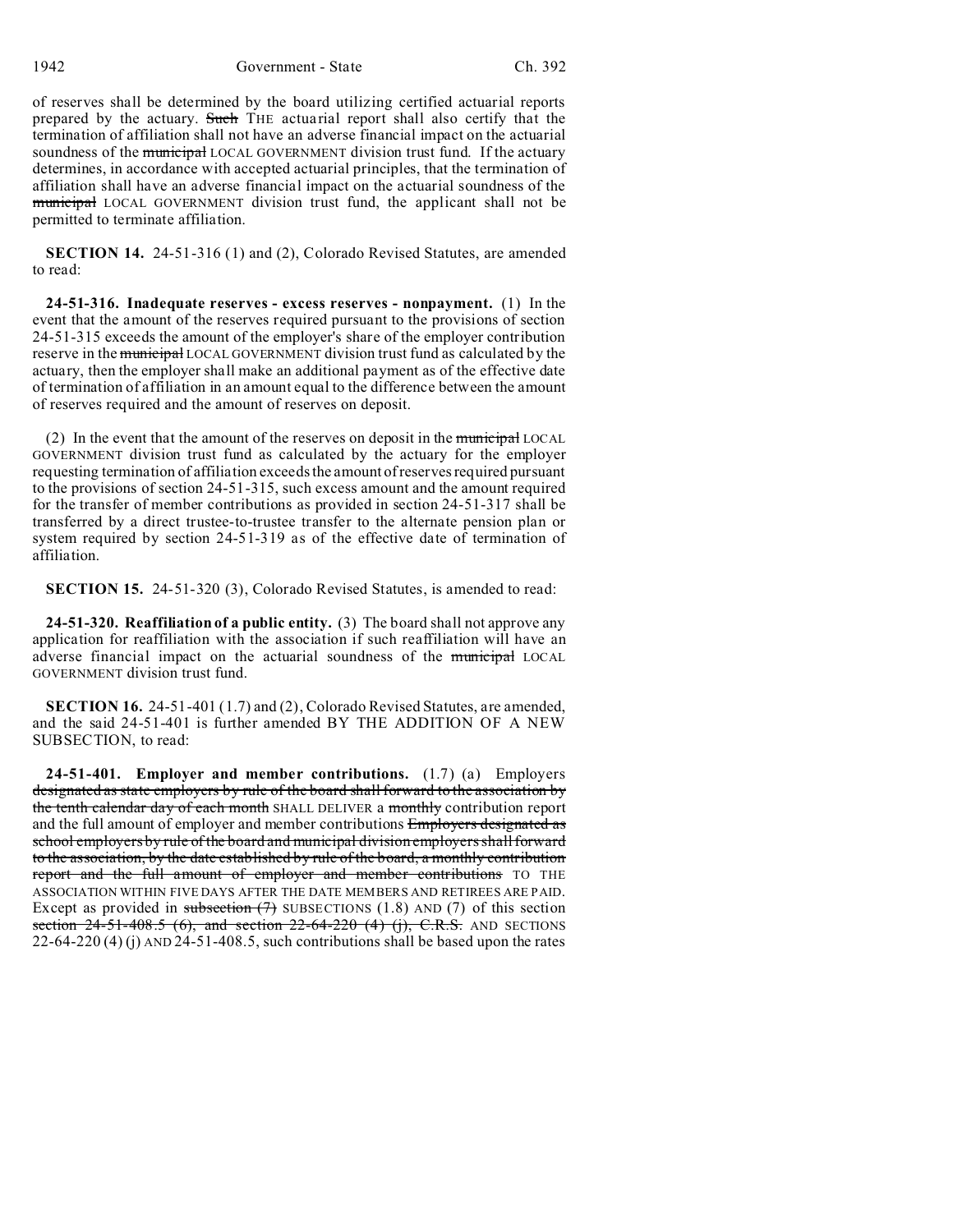for the appropriate division as set forth in the following table multiplied by the total gross salary, AS DEFINED IN SECTION 24-51-101 (42), paid to members AND RETIREES for the preceding month PAYROLL PERIOD:

# **TABLE A CONTRIBUTION RATES**

| <b>Division</b>  | Membership                      | Employer<br>Rate         | Member<br>Rate |
|------------------|---------------------------------|--------------------------|----------------|
| State and School | All Members                     | $10.4\%$ 10.15%          | $8.0\%$        |
|                  | Except<br><b>State Troopers</b> | 13.1% 12.85%             | $10.0\%$       |
| Municipal        | All Members                     | $10.0\%$                 | $8.0\%$        |
| Judicial         | All Members                     | $\frac{14.0\%}{13.66\%}$ | $8.0\%$        |

(b) CONTRIBUTIONS SHALL BE CALCULATED USING THE CONTRIBUTION RATES THAT WERE IN EFFECT ON THE LAST DAY OF THE PAYROLL PERIOD.

(c) CONTRIBUTIONS FOR SALARY PAYMENTS MADE TO A MEMBER FOR UNINTENTIONAL NONRECURRING ADJUSTMENTS OR CORRECTIONS THAT ARE PAID SEPARATE FROM ONE OF THE EMPLOYER'S REGULAR PAYROLL CYCLES MAY BE REPORTED AND PAID TO THE ASSOCIATION WITH THE EMPLOYER'S NEXT REGULAR PAYROLL CYCLE.

(d) IF AN EMPLOYER MAKES PAYMENT TO THE ASSOCIATION THROUGH AN AUTOMATED CLEARING HOUSE DEBIT TRANSACTION, PAYMENT WILL BE CONSIDERED RECEIVED ON TIME IF VALID AND EXECUTABLE AUTOMATED CLEARING HOUSE INSTRUCTIONS ARE RECEIVED BY THE ASSOCIATION BY THE DATE SPECIFIED IN PARAGRAPH (a) OF THIS SUBSECTION (1.7).

(1.8) IF THE ACTUARIAL VALUE OF ASSETS EXCEEDS ONE HUNDRED TEN PERCENT OF THE ACTUARIAL ACCRUED LIABILITIES IN ANY DIVISION, AS DETERMINED BY THE ASSOCIATION'S ACTUARY, THE DIVISION SHALL BE CONSIDERED OVERFUNDED, AND EMPLOYER CONTRIBUTION RATES SHALL BE REDUCED AS PROVIDED IN SECTION 24-51-408.5 (5).

(2) Along with such contributions, the employer shall forward DELIVER to the association by the date established in subsection  $(1.7)$  of this section a monthly contribution report containing any member information required by the board to properly credit money to the employer contribution reserve and the member contribution accounts in the member contribution reserve.

**SECTION 17.** 24-51-401 (1.7) (a), Colorado Revised Statutes, is amended to read:

**24-51-401. Employer and member contributions.** (1.7) (a) Employers designated as state employers by rule of the board shall forward to the association by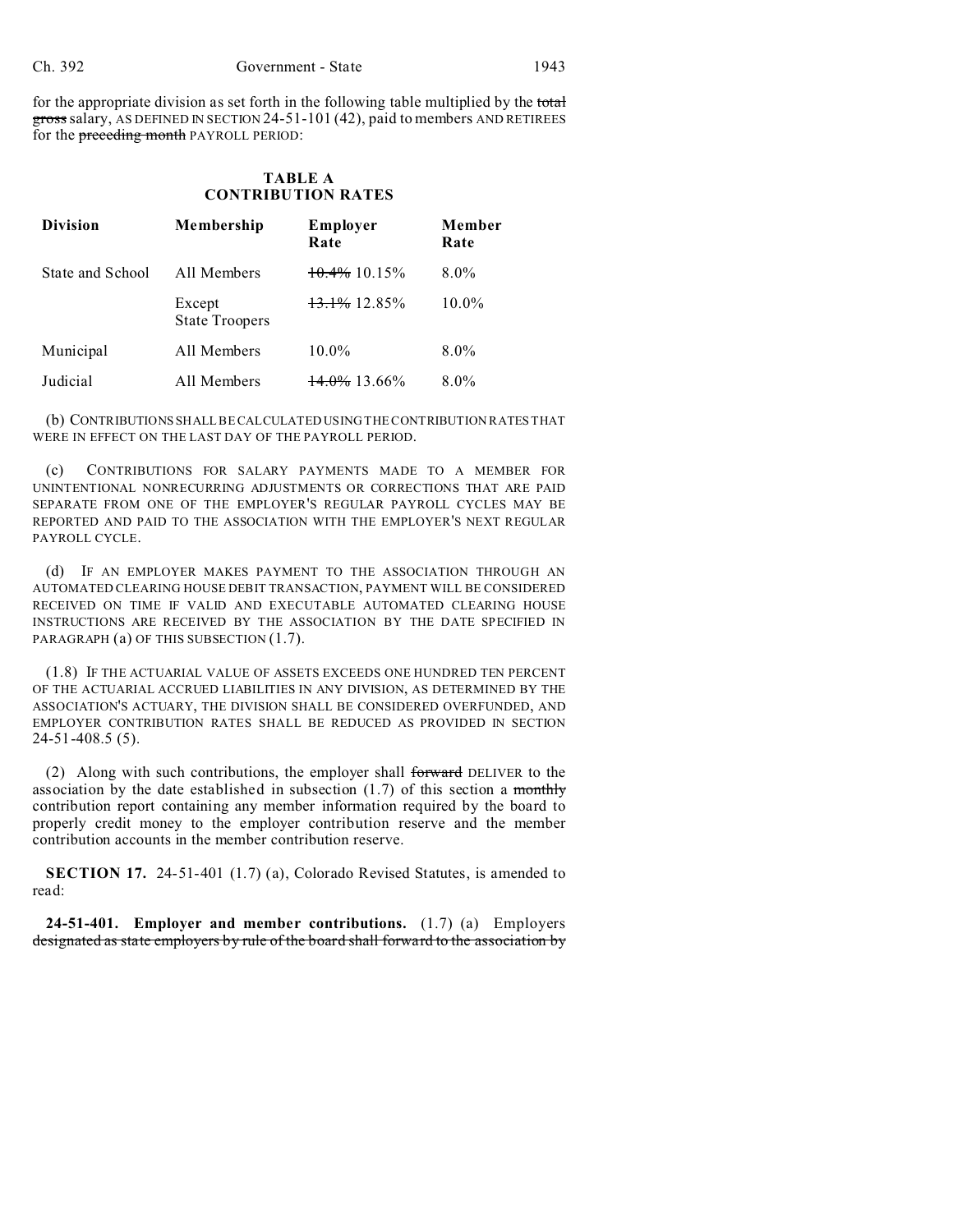the tenth calendar day of each month SHALL DELIVER a monthly contribution report and the full amount of employer and member contributions Employers designated as school employers by rule of the board and municipal division employers shall forward to the association, by the date established by rule of the board, a monthly contribution report and the full amount of employer and member contributions TO THE ASSOCIATION WITHIN FIVE DAYS AFTER THE DATE MEMBERS AND RETIREES ARE PAID. Except as provided in subsection  $(7)$  SUBSECTIONS (1.8) AND (7) of this section section  $24-51-408.5$  (6), and section  $22-64-220$  (4) (j), C.R.S. AND SECTIONS 22-64-220 (4) (j) AND  $\frac{24-51-408.5}{5}$ , such contributions shall be based upon the rates for the appropriate division as set forth in the following table multiplied by the total gross salary, AS DEFINED IN SECTION 24-51-101 (42), paid to members AND RETIREES for the **preceding month** PAYROLL PERIOD:

## **TABLE A CONTRIBUTION RATES**

| <b>Division</b>                      | Membership                      | Employer<br>Rate        | Member<br>Rate |
|--------------------------------------|---------------------------------|-------------------------|----------------|
| State and School                     | All Members                     | $10.4\%$ 10.15%         | $8.0\%$        |
|                                      | Except<br><b>State Troopers</b> | 13.1% 12.85%            | $10.0\%$       |
| <b>SCHOOL</b>                        | <b>ALL MEMBERS</b>              |                         |                |
| 1/1/2006 THROUGH 12/31/2012          |                                 | 10.15%                  | $8.0\%$        |
| $1/1/2013$ AND THEREAFTER            |                                 | $10.55\%$               | $8.0\%$        |
| Municipal LOCAL<br><b>GOVERNMENT</b> | All Members                     | $10.0\%$                | $8.0\%$        |
| Judicial                             | All Members                     | <del>14.0%</del> 13.66% | $8.0\%$        |

**SECTION 18.** 24-51-408 (3), Colorado Revised Statutes, is amended to read:

**24-51-408. Matching employer contributions.** (3) Notwithstanding subsections (1) and (2) of this section, for members of the municipal LOCAL GOVERNMENT division and for payments made to survivors or beneficiaries of such members who die before retirement, the amount of matching employer contributions shall be eighty percent of the amount that would be paid to members, survivors, or beneficiaries in divisions of the association other than the municipal LOCAL GOVERNMENT division if the municipal division members had the same contribution history and age as the members of the other divisions. Notwithstanding any other provision of this subsection (3) to the contrary, the amount of matching employer contributions for members of the municipal LOCAL GOVERNMENT division shall be as provided in subsections (1) and (2) of this section effective on July 1 of any year in which the most recent determination of the association's actuary specifies that such contributions for the *municipal* LOCAL GOVERNMENT division will not cause the amortization period in such division to exceed thirty years.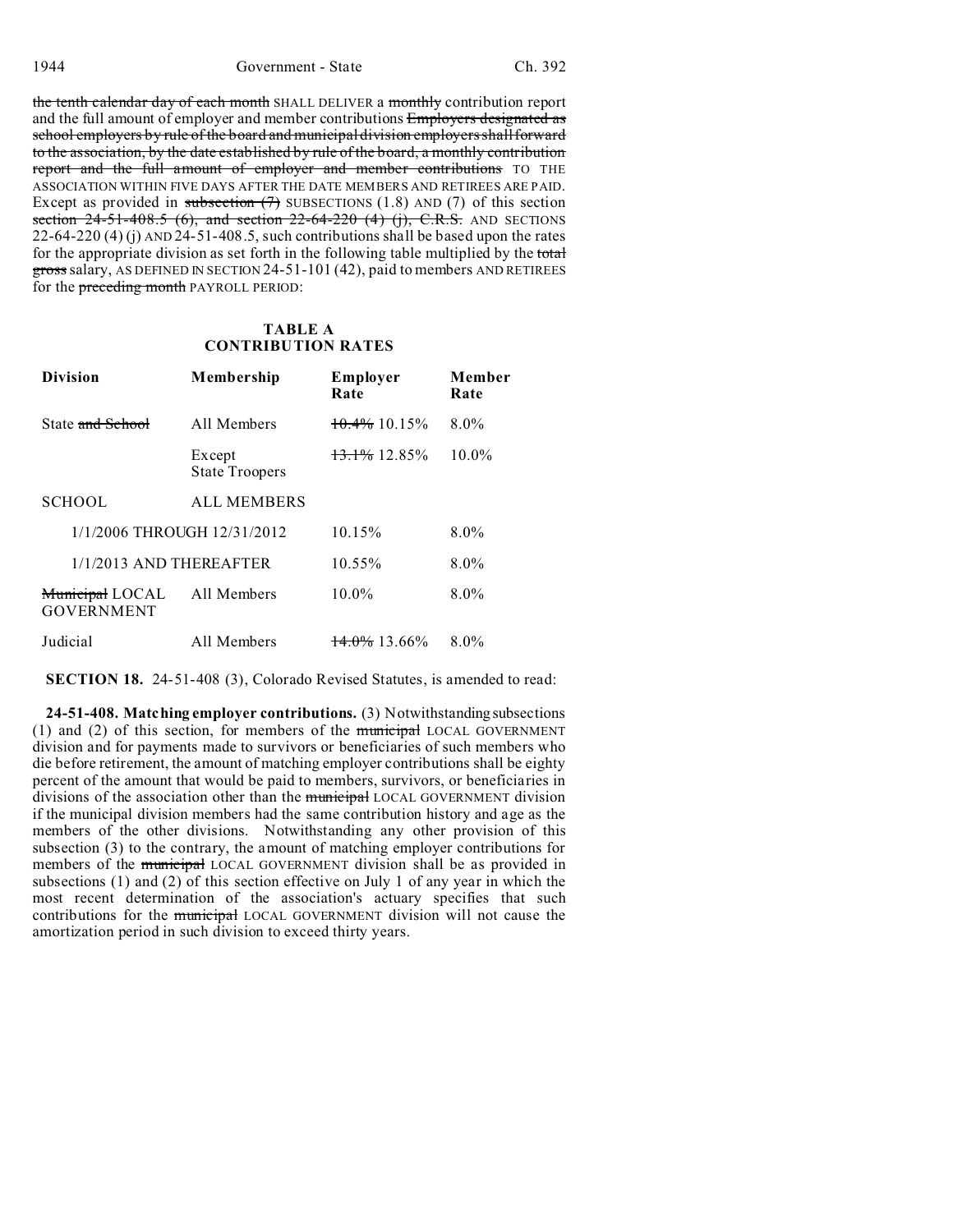**SECTION 19.** 24-51-408.5 (1), (5), (6) (a), (6) (a.5), (6) (b), and (7), Colorado Revised Statutes, are amended to read:

**24-51-408.5. Matching employer contribution on voluntary contributions made by members to tax-deferred retirement programs.** (1) For any member who makes a voluntary contribution to any eligible tax-deferred retirement program, the employer shall make a matching contribution on such voluntary contribution to the eligible tax-deferred retirement program subject to the provisions of this section. A MEMBER OF THE DEFINED CONTRIBUTION PLAN PURSUANT TO PART 15 OF THIS ARTICLE SHALL NOT BE ELIGIBLEFORMATCHING CONTRIBUTIONS UNDER THIS SECTION ON VOLUNTARY CONTRIBUTIONS MADE FROM SALARY EARNED AS A MEMBER OF THE DEFINED CONTRIBUTION PLAN.

(5) If the actuarial value of assets exceeds ONE HUNDRED TEN PERCENT OF the actuarial accrued liabilities in any division, as determined by the association's actuary, the division shall be considered overfunded by the amount of the difference. If a division is overfunded, the association's actuary shall determine not later than September 1 of each year the reduction in the employer contribution rates specified in section  $24-51-401(1.7)$  necessary to amortize the overfunding IN EXCESS OF ONE HUNDRED TEN PERCENT UP TO ONE HUNDRED FIFTEEN PERCENT OF ACTUARIAL ACCRUED LIABILITIES over a period of ten THIRTY years. THE AMOUNT OF ANY OVERFUNDING IN EXCESS OF ONE HUNDRED FIFTEEN PERCENT OF ACTUARIAL ACCRUED LIABILITIES SHALL BE AMORTIZED OVER A PERIOD OF TWENTY YEARS. THE CALCULATION OF THE AMOUNT FOR ANY FISCAL YEAR OF ANY DECREASE IN THE EMPLOYER CONTRIBUTIONRATESDUE TO OVERFUNDING SHALL BE DETERMINED USING THE ACTUARY'S CALCULATION FROM THE PRECEDING SEPTEMBER 1.

(6) (a) IF A DIVISION'S TRUST FUND IS DETERMINED TO BE OVERFUNDED PURSUANT TO SUBSECTION (5) OF THIS SECTION, THEN commencing with the fiscal year that begins July 1, 2001 FOLLOWING THE ACTUARY'S CALCULATION FROM THE PRECEDING SEPTEMBER 1, the employer contribution rate specified in section 24-51-401 (1.7) for state and school division employers, SCHOOL DIVISION EMPLOYERS, LOCAL GOVERNMENT DIVISION EMPLOYERS, and for judicial division employers shall be reduced to amortize any overfunding in the respective division's trust fund by twenty percent of the amount of any reduction in the employer contribution rates as determined in accordance with subsection  $(5)$  of this section. but in any case such reduction shall be at least one-half of one percent of salary for the fiscal year that commences July 1, 2001, and at least one-fourth of one percent of salary for fiscal years that commence on or after July 1, 2002. The calculation of the amount of any reduction in the employer contribution rates due to overfunding shall be determined using the actuary's calculation from the preceding September 1. In no event shall the total reduction in any division's employer contribution rate pursuant to this paragraph (a) change by more than one percent of salary from one year to the following year.

(a.5) The employer contribution rate for the municipal division for any calendar year shall be reduced to amortize any overfunding in the municipal division trust fund by twenty percent of the amount of any reduction in the employer contribution rates as determined in accordance with subsection (5) of this section. The calculation of the amount of any reduction in the employer contribution rates shall be determined using the actuary's calculation from the preceding September 1. For municipal division employers with a fiscal year that begins later than January 1, the calculation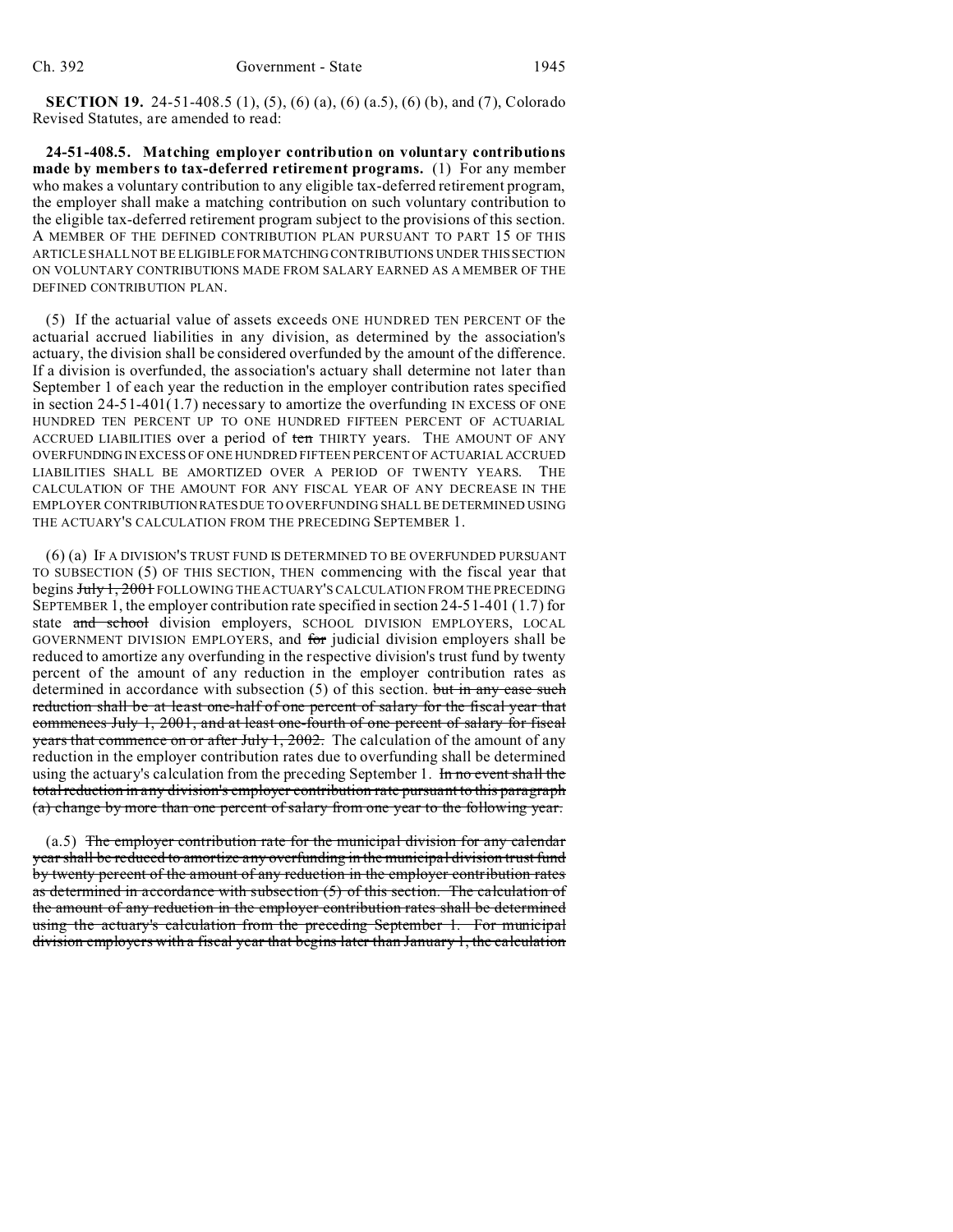of the amount of any reduction in the employer contribution rate shall take effect at the start of the employer's fiscal year.

(b) Each employer shall subtract from their regular monthly contribution to the association an amount equal to the amount that the employer paid as matching contributions on members' voluntary contributions to eligible tax-deferred retirement programs pursuant to this section.

(7) Employers shall pay a matching contribution on a member's voluntary contribution directly to the eligible tax-deferred retirement program or programs to which the member contributes. Employers shall submit a monthly report to the association concerning payments made pursuant to this subsection (7). The report shall include the amount of the voluntary contributions and matching EMPLOYER contributions and the programs to which the contributions were paid.

**SECTION 20.** Part 4 of article 51 of title 24, Colorado Revised Statutes, is amended BY THE ADDITION OF A NEW SECTION to read:

**24-51-411. Amortization equalization disbursement - repeal.** (1) BEGINNING JANUARY 1, 2006, EACH EMPLOYER SHALL DELIVER TO THE ASSOCIATION AN AMORTIZATION EQUALIZATION DISBURSEMENT PURSUANT TO THE SAME PROCEDURES SPECIFIED FOR EMPLOYER CONTRIBUTIONS IN SECTION 24-51-401 (1.7). THE DISBURSEMENT SHALL BE SUBJECT TO AVAILABLE APPROPRIATION AS DETERMINED BY THE GENERAL ASSEMBLY. ANY SUCH APPROPRIATION SHALL BE IDENTIFIED IN A SEPARATE LINE ITEM FOR EACH DEPARTMENT OF STATE GOVERNMENT.

(2) FOR THE CALENDAR YEAR BEGINNING JANUARY 1, 2006, THE AMORTIZATION EQUALIZATION DISBURSEMENT SHALL BE ONE-HALF OF ONE PERCENT OF THE EMPLOYER'S TOTAL PAYROLL. THE AMORTIZATION EQUALIZATION PAYMENT SHALL INCREASE BY ONE-HALF OF ONE PERCENT OF TOTAL PAYROLL ON JANUARY 1, 2007, AND SHALL INCREASE BY FOUR-TENTHS OF ONE PERCENT OF TOTAL PAYROLL AT THE START OF EACH OF THE CALENDAR YEARS FOLLOWING 2007 THROUGH 2012, EXCEPT AS PROVIDED BY SUBSECTION (3) OF THIS SECTION. FOR PURPOSES OF THIS SECTION, THE EMPLOYER'S TOTAL PAYROLL SHALL BE CALCULATED BY APPLYING THE DEFINITION OF SALARY, PURSUANT TO SECTION 24-51-101 (42), TO THE PAYROLL FOR ALL EMPLOYEES WORKING FOR THE EMPLOYER WHO ARE MEMBERS OF THE ASSOCIATION OR WHO WERE ELIGIBLE TO ELECT TO BECOME MEMBERS OF THE ASSOCIATION ON OR AFTER JANUARY 1, 2006.

(3) THE TOTAL OF THE AMORTIZATION EQUALIZATION DISBURSEMENT SHALL NOT EXCEED THREE PERCENT OF THE EMPLOYER'S TOTAL PAYROLL FOR ANY CALENDAR YEAR. IN THE EVENT THAT THE ASSOCIATION'S ACTUARY DETERMINES THAT THE AMORTIZATION PERIOD OF THE LIABILITIES IN THE DIVISION IS IN COMPLIANCE WITH SECTION 24-51-211, THEN THE AMOUNT OF THE AMORTIZATION EQUALIZATION DISBURSEMENT FOR THAT DIVISION SHALL BE REDUCED FOR THE FOLLOWING CALENDAR YEAR TO THE PERCENTAGE OF TOTAL PAYROLL NEEDED TO MEET THE STANDARD IN SECTION 24-51-211.

(4) ANY REDUCTION IN THE AMORTIZATION EQUALIZATION DISBURSEMENT PURSUANT TO SUBSECTION (3) OF THIS SECTION SHALL BE IRREVOCABLE. IF THE ENTIRE DISBURSEMENT BECOMES NO LONGER NECESSARY PURSUANT TO SUBSECTION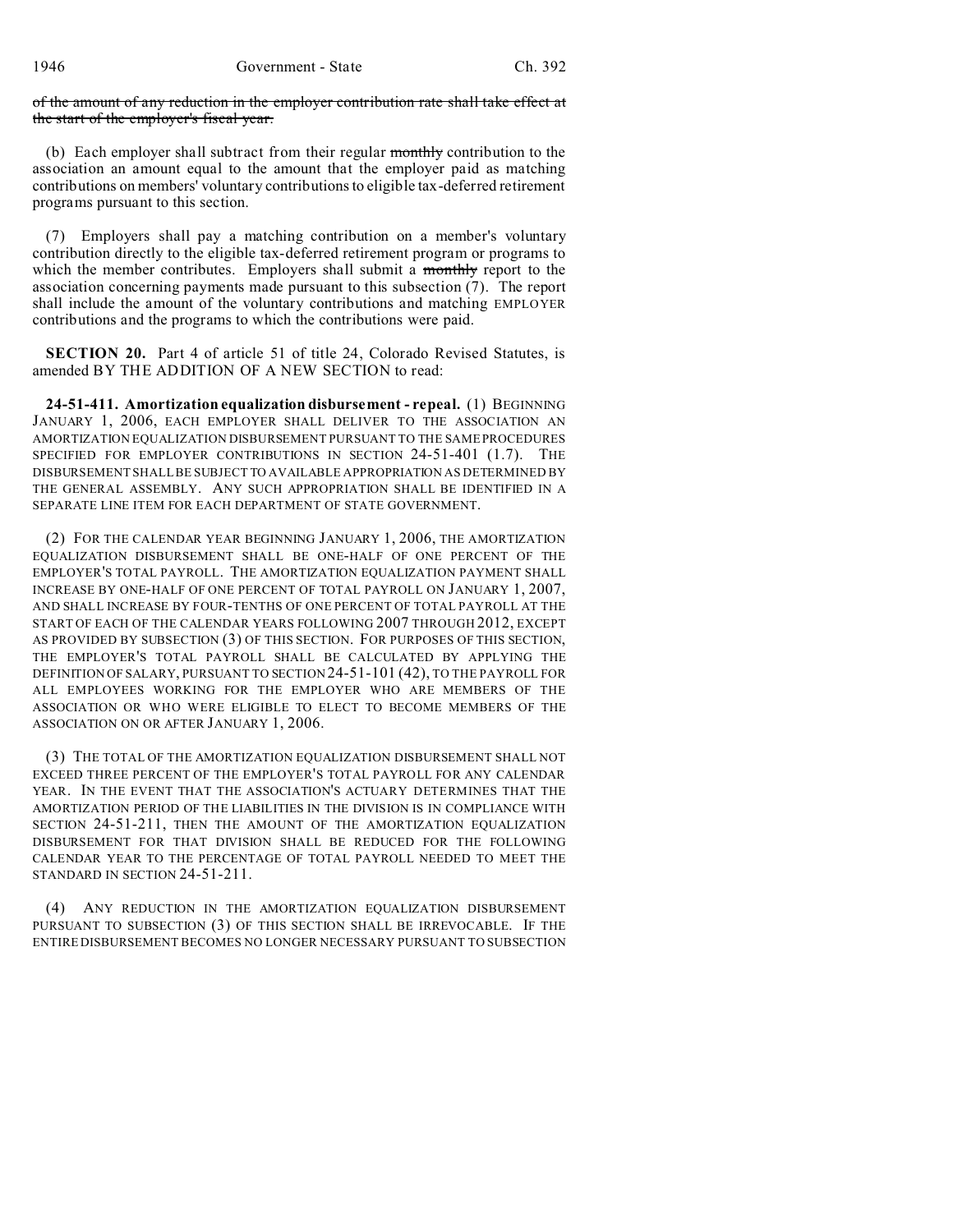(3) OF THIS SECTION, THEN THE ASSOCIATION SHALL NOTIFY THE REVISOR OF STATUTES TO REPEAL THIS SECTION.

(5) THIS SECTION IS REPEALED, EFFECTIVE UPON RECEIPT BY THE REVISOR OF STATUTES OF A NOTICE PURSUANT TO SUBSECTION (4) OF THIS SECTION.

**SECTION 21.** 24-51-1101 (2) and (3), Colorado Revised Statutes, are amended to read:

**24-51-1101. Employment after service retirement - repeal.** (2) Salary from the employment described in subsection  $(1)$  of this section shall not be subject to employer and CONTRIBUTIONS BUT SHALL NOT BE SUBJECT TO member contributions except as provided in section 24-51-1103.

(3) Any service retiree employed pursuant to this section shall not be eligible for disability retirement and survivor benefits during the employment period in which no MEMBER contributions are NOT being made pursuant to the provisions of this section.

**SECTION 22.** 24-51-1402 (4), Colorado Revised Statutes, is amended to read:

**24-51-1402. Contributions to the voluntary investment program.** (4) The employer shall forward DELIVER all voluntary contributions to the SERVICE PROVIDER DESIGNATED BY THE association by the date specified in rules adopted by the board WITHIN FIVE DAYS AFTER THE DATE THAT THE MEMBERS ARE PAID AND CONSISTENT WITH THE PROVISIONS OF SECTION  $24-51-401$   $(1.7)$  (c) AND  $(1.7)$  (d).

**SECTION 23.** Article 51 of title 24, Colorado Revised Statutes, is amended BY THE ADDITION OF A NEW PART to read:

### PART 15

#### DEFINED CONTRIBUTION RETIREMENT PLANS

**24-51-1501. Defined contribution retirement plan - establishment - creation of fund.** THE BOARD IS HEREBY AUTHORIZED TO ESTABLISH AND ADMINISTER A DEFINED CONTRIBUTION RETIREMENT PLAN FOR ELIGIBLE STATE EMPLOYEES AS PROVIDED IN THIS PART 15. THE BOARD SHALL ESTABLISH THE TERMS AND CONDITIONS OF THE DEFINED CONTRIBUTION PLAN OFFERED TO ELIGIBLE STATE EMPLOYEES. THE ASSETS OF THE PLAN SHALL BE HELD IN A SEPARATE TRUST FUND OF THE ASSOCIATION CREATED FOR SUCH PURPOSE.

**24-51-1502. New state employees - election - definitions.** (1) ANY ELIGIBLE EMPLOYEE OF STATE GOVERNMENT PURSUANT TO PARAGRAPH (a) OF SUBSECTION (2) OF THIS SECTION, SHALL ELECT, WITHIN SIXTY DAYS OF COMMENCING EMPLOYMENT, EITHER TO BECOME A MEMBER OF THE ASSOCIATION OR TO PARTICIPATE IN A DEFINED CONTRIBUTION PLAN ESTABLISHED PURSUANT TO PART2 OF ARTICLE 52 OF THIS TITLE. IFAN EMPLOYEE DOES NOT MAKE SUCH ELECTION WITHIN THE SIXTY-DAY PERIOD, THE EMPLOYEE SHALL BECOME A MEMBER OF THE ASSOCIATION.

(2) (a) FOR PURPOSES OF THIS PART 15, "ELIGIBLE EMPLOYEE" MEANS AN EMPLOYEE OF STATE GOVERNMENT WHO IS HIRED ON OR AFTER JANUARY 1, 2006, AND HAS NOT BEEN A MEMBER OR RETIREE OF THE ASSOCIATION OR AN ACTIVE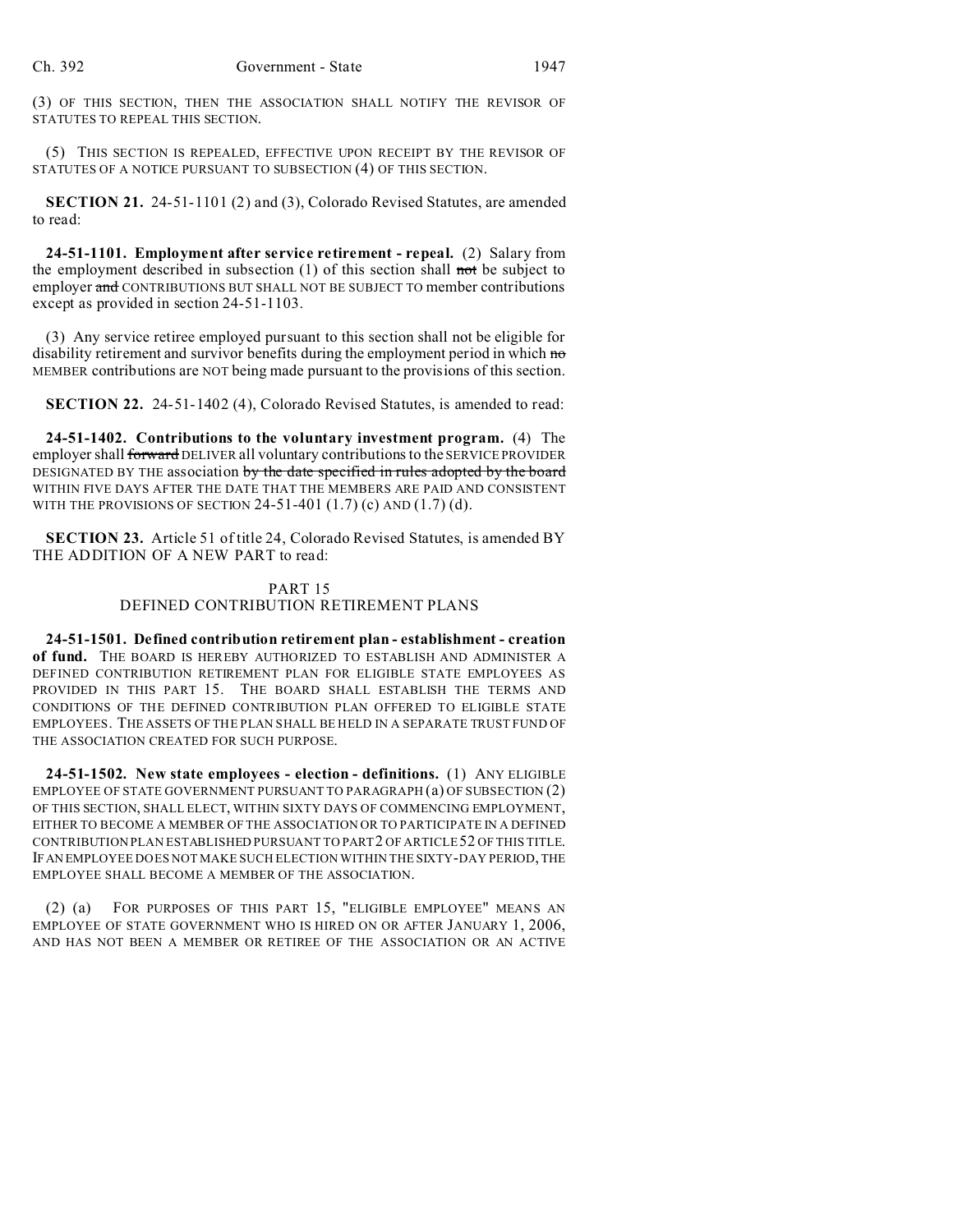PARTICIPANT IN A DEFINED CONTRIBUTION PLAN ESTABLISHED PURSUANT TO PART 2 OF ARTICLE 52 OF THIS TITLE DURING THE TWELVE MONTHS PRIOR TO THE DATE THAT HE OR SHE COMMENCES EMPLOYMENT.

(b) AN EMPLOYEE WHO IS COVERED BY A DEFINED CONTRIBUTION PLAN PURSUANT TO ARTICLE 54.6 OF THIS TITLE OR WHO IS AN EMPLOYEE OF ANY STATE COLLEGE OR UNIVERSITY AS DEFINED IN SECTION 24-54.5-102 (7), ANY INSTITUTION UNDER THE CONTROL OF THE BOARD OF REGENTS OF THE UNIVERSITY OF COLORADO, OR AN INSTITUTION GOVERNED PURSUANT TO PART 5 OF ARTICLE 21 OF TITLE 23, C.R.S., SHALL NOT BE ELIGIBLE TO MAKE THE ELECTION PURSUANT TO SUBSECTION (1) OF THIS SECTION.

**24-51-1503. Defined contribution plan option.** (1) AN ELIGIBLE EMPLOYEE WHO BECOMES A MEMBER OF THE ASSOCIATION SHALL BE COVERED BY THE ASSOCIATION'S DEFINED BENEFIT PLAN WITH CONTRIBUTIONS AND BENEFITS AS SPECIFIED IN PARTS 4 TO 12 OF THIS ARTICLE, UNLESS THE MEMBER ELECTS TO PARTICIPATE IN THE DEFINED CONTRIBUTION PLAN OF THE ASSOCIATION IN ACCORDANCE WITH THIS PART 15 IN LIEU OF SUCH DEFINED BENEFIT PLAN WITHIN SIXTY DAYS OF COMMENCING EMPLOYMENT.

(2) A MEMBER OF THE DEFINED CONTRIBUTION PLAN PURSUANT TO THIS PART 15 SHALL BE ELIGIBLE TO CONTINUE SUCH PARTICIPATION UPON COMMENCING EMPLOYMENT IN A DIFFERENT STATE POSITION FOR WHICH THE DEFINED CONTRIBUTION PLAN IS NOT AVAILABLE PURSUANT TO THIS PART 15. SUCH EMPLOYEE SHALL MAKE A ONE-TIME IRREVOCABLE ELECTION WITHIN SIXTY DAYS OF COMMENCING SUCH EMPLOYMENT TO PARTICIPATE IN A PLAN FOR WHICH THE EMPLOYEE IS ELIGIBLE OR TO CONTINUE PARTICIPATING IN THE ASSOCIATION'S DEFINED CONTRIBUTION PLAN. NOTWITHSTANDING SECTION 24-51-1506 (1), THE EMPLOYEE SHALL HAVE NO FURTHER OPTION AFTER THE IRREVOCABLE ELECTION TO BECOME A MEMBER OF THE ASSOCIATION'S DEFINED BENEFIT PLAN.

**24-51-1504. Investments.** (1) THE PLAN SHALL ALLOW A MEMBER OF THE DEFINED CONTRIBUTION PLAN TO EXERCISE CONTROL OF THE INVESTMENT OF THE MEMBER'S ACCOUNT UNDER THE PLAN, SUBJECT TO THE FOLLOWING PROVISIONS:

(a) THE BOARD SHALL SELECT AT LEAST FIVE INVESTMENT ALTERNATIVES THAT ALLOW A MEMBER A MEANINGFUL CHOICE BETWEEN RISK AND RETURN IN THE INVESTMENT OF THE MEMBER'S ACCOUNT.

(b) THE PLAN SHALL ALLOW THE MEMBER TO CHANGE INVESTMENTS REGULARLY.

(c) THE PLAN SHALL PROVIDE THE MEMBER WITH THE INFORMATION DESCRIBING THE INVESTMENT ALTERNATIVES, INCLUDING INFORMATION ON THE NATURE, INVESTMENT PERFORMANCE, FEES, AND EXPENSES OF THE INVESTMENT ALTERNATIVES.

(2) THE ASSOCIATION AND EMPLOYERS SHALL NOT HAVE THE RESPONSIBILITY TO PAY FOR ANY FINANCIAL LOSSES EXPERIENCED BY MEMBERS OF THE DEFINED CONTRIBUTION PLAN.

**24-51-1505. Contributions - vesting.** (1) CONTRIBUTION RATES TO THE DEFINED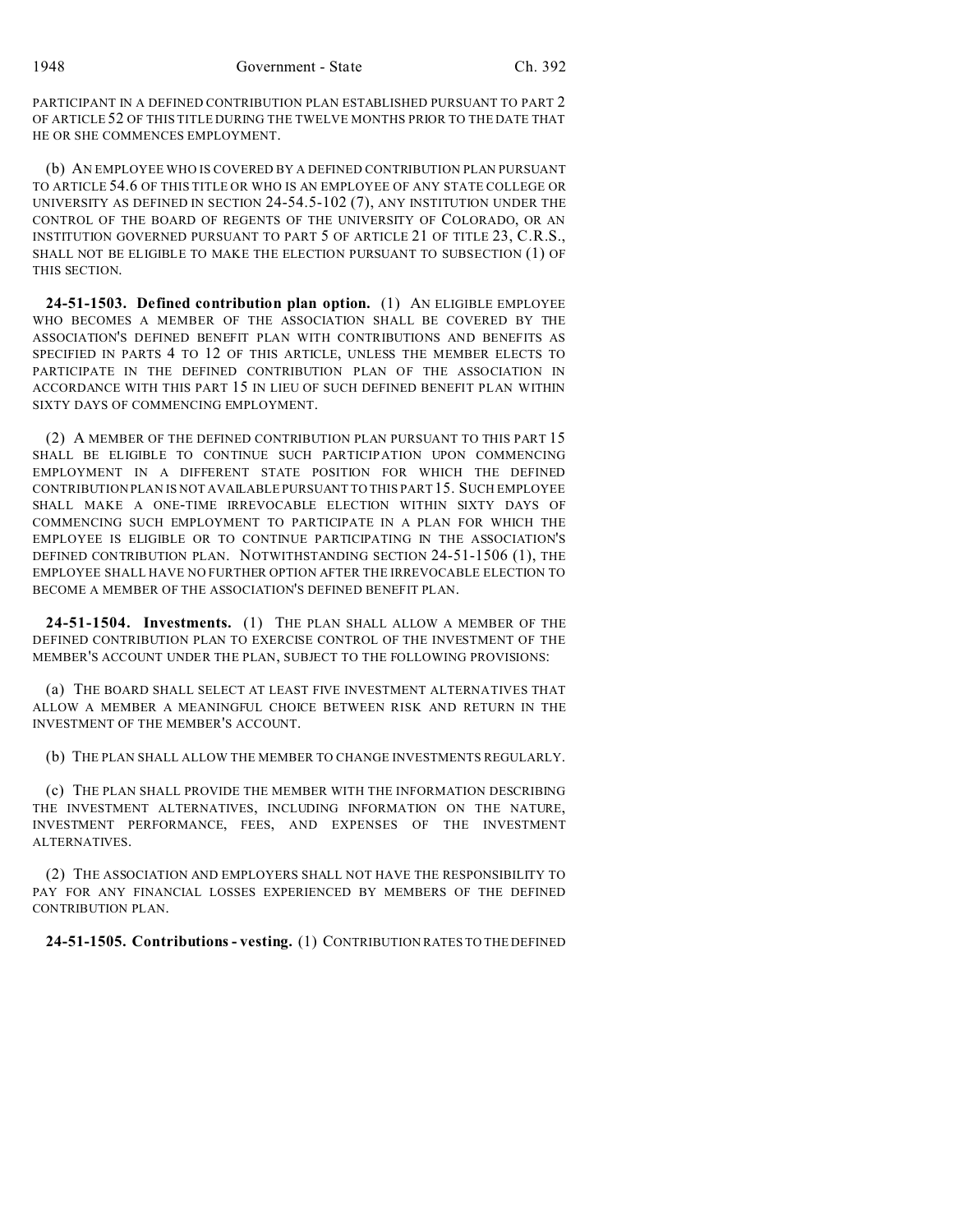CONTRIBUTION PLAN BY THE STATE AND BY MEMBERS OF THE DEFINED CONTRIBUTION PLAN ESTABLISHED PURSUANT TO THIS PART 15 SHALL BE THE SAME AS THE RATES THAT WOULD BE PAYABLE BY THE STATE AND THE MEMBER PURSUANT TO SECTION 24-51-401.

(2) THE STATE EMPLOYER SHALL DELIVER ALL CONTRIBUTIONS TO THE SERVICE PROVIDER DESIGNATED BY THE ASSOCIATION WITHIN FIVE DAYS AFTER THE DATE MEMBERS ARE PAID AND CONSISTENT WITH THE PROVISIONS OF SECTION  $24-51-401(1.7)$  (b) TO  $(1.7)$  (d).

(3) MEMBERS OF THE DEFINED CONTRIBUTION PLAN SHALL BE IMMEDIATELY AND FULLY VESTED IN THEIR OWN CONTRIBUTIONS TO THE PLAN, TOGETHER WITH ACCUMULATED INVESTMENT GAINS OR LOSSES. MEMBERS SHALL BE IMMEDIATELY VESTED IN FIFTY PERCENT OF THE STATE'S CONTRIBUTION TO THE PLAN, TOGETHER WITH ACCUMULATED INVESTMENT GAINS OR LOSSES ON THAT VESTED PORTION. FOR EACH FULL YEAR OF MEMBERSHIP IN THE DEFINED CONTRIBUTION PLAN, THE VESTING PERCENTAGE SHALL INCREASE BY TEN PERCENT. THE VESTING PERCENTAGE IN THE STATE'S CONTRIBUTION, WITH ACCUMULATED EARNINGS OR LOSSES, SHALL BE ONE HUNDRED PERCENT FOR ALL MEMBERS WITH FIVE OR MORE YEARS OF MEMBERSHIP IN THE DEFINED CONTRIBUTION PLAN.

**24-51-1506. Additional choices within first five years.** (1) AN ELIGIBLE EMPLOYEE WHO IS A MEMBER OF THE ASSOCIATION'S DEFINED CONTRIBUTION PLAN MAY ELECT, AT ANY TIME DURING THE SECOND TO FIFTH YEAR OF MEMBERSHIP IN THE PLAN, TO TERMINATE MEMBERSHIP IN THE PLAN AND TO BECOME A MEMBER OF THE ASSOCIATION'S DEFINED BENEFIT PLAN WITH BENEFITS AND CONTRIBUTION RATES SPECIFIED IN PARTS 4 TO 12 OF THIS ARTICLE. SUCH ELECTION SHALL BE IRREVOCABLE.

(2) A MEMBER WHO ELECTS TO JOIN THE DEFINED BENEFIT PLAN PURSUANT TO SUBSECTION (1) OF THIS SECTION MAY, UPON MEETING THE REQUIREMENTS OF SECTION 24-51-505, PURCHASE SERVICE CREDIT FOR THE PERIOD OF EMPLOYMENT COVERED BY THE DEFINED CONTRIBUTION PLAN. THE COST TO PURCHASE SUCH SERVICE SHALL BE THE SAME AS THE COST DETERMINED BY THE BOARD FOR THE PURCHASE OF NONCOVERED EMPLOYMENT. THE MEMBER MAY ELECT TO HAVE ANY PORTION OF THE MEMBER'S ACCOUNT PAID FROM THE DEFINED CONTRIBUTION PLAN TO THE DEFINED BENEFIT PLAN TO FACILITATE THE PURCHASE OF SERVICE CREDIT THROUGH A DIRECT ROLLOVER IN ACCORDANCE WITH SECTION 401 (a) (31) OF THE FEDERAL "INTERNAL REVENUE CODE OF 1986", AS AMENDED. THE MEMBER MAY NOT BE VESTED IN THE DEFINED CONTRIBUTION PLAN UPON PURCHASING SERVICE CREDIT FOR EMPLOYMENT THAT WAS COVERED BY THE DEFINED CONTRIBUTION PLAN.

(3) (a) THE BOARD, IN ITS SOLE DISCRETION, MAY PROVIDE OPTIONAL COVERAGE FOR DISABILITY, SURVIVOR, AND RETIREEHEALTH CARE BENEFITS TO MEMBERS OF THE ASSOCIATION'S DEFINED CONTRIBUTION PLAN.

(b) THE BOARD, IN ITS SOLE DISCRETION AND WITH THE APPROVAL OF THE STATE DEFERRED COMPENSATION COMMITTEE, MAY PROVIDE ANY OPTIONAL COVERAGE OFFERED TO MEMBERS OF THE ASSOCIATION'S DEFINED CONTRIBUTION PLAN PURSUANT TO PARAGRAPH (a) OF THIS SUBSECTION (3) TO ANY PARTICIPANT IN THE DEFINED CONTRIBUTION PLAN ESTABLISHED PURSUANT TO PART 2 OF ARTICLE 52 OF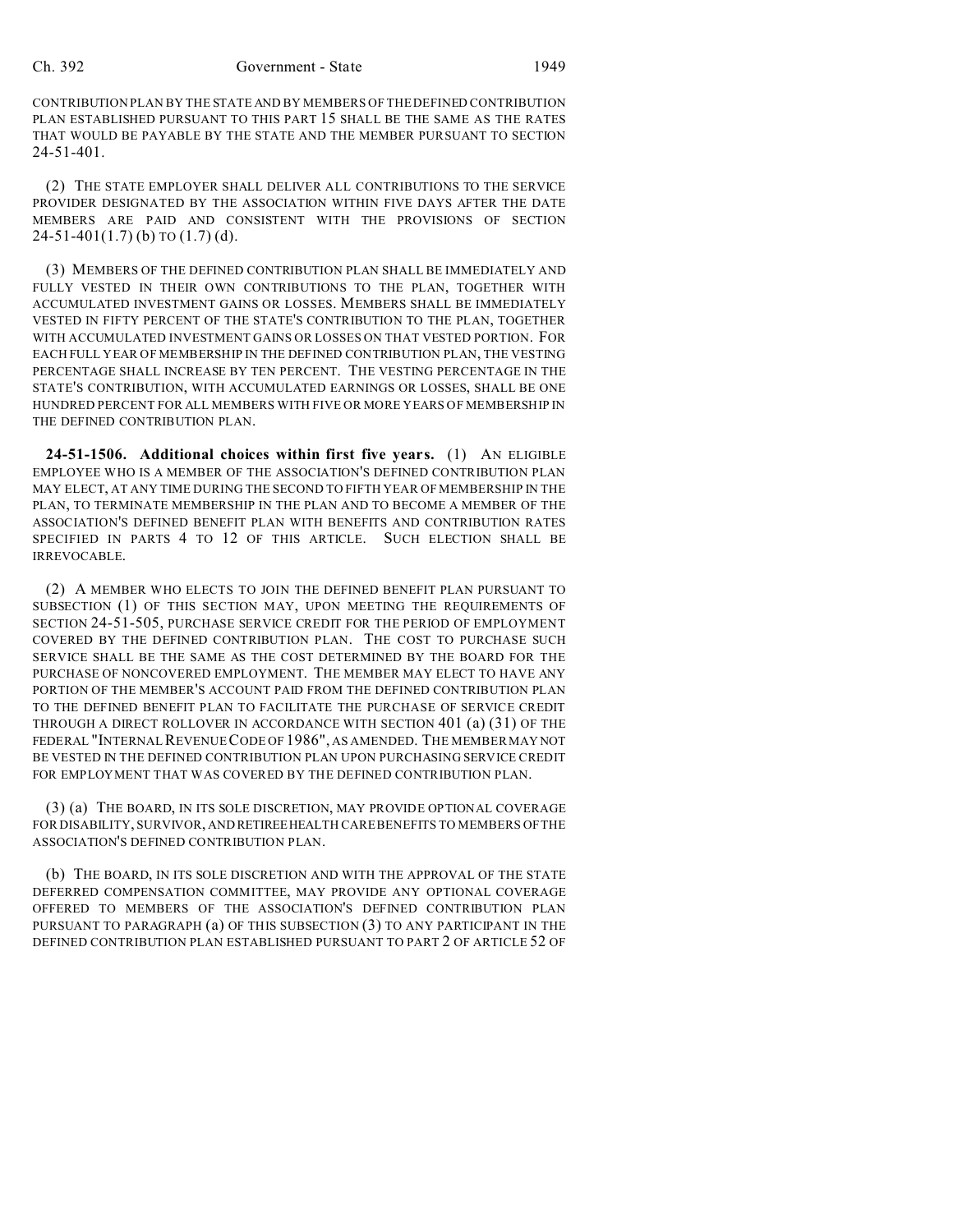## THIS TITLE.

(4) AN ELIGIBLE EMPLOYEE WHO IS A MEMBER OF THE ASSOCIATION'S DEFINED BENEFIT PLAN MAY ELECT, AT ANY TIME DURING THE SECOND TO FIFTH YEAR OF MEMBERSHIP IN THE PLAN, TO TERMINATE MEMBERSHIP IN THE PLAN AND TO BECOME A MEMBER OF THE ASSOCIATION'S DEFINED CONTRIBUTION PLAN CREATED PURSUANT TO THIS PART 15. SUCH ELECTION SHALL BE IRREVOCABLE.

**24-51-1507. Transfer or rollover into plan.** THE DEFINED CONTRIBUTION PLAN MAY ACCEPT A DIRECT ROLLOVER OR A MEMBER ROLLOVER INTO THE MEMBER'S DEFINED CONTRIBUTION PLAN ACCOUNT,TO THE EXTENT PERMITTED BY FEDERAL LAW AND AUTHORIZED BY THE DEFINED CONTRIBUTION PLAN.

**24-51-1508. Distribution options.** THE DEFINED CONTRIBUTION PLAN SHALL INCLUDE OPTIONS FOR THE DISTRIBUTION OF THE DEFINED CONTRIBUTION ACCOUNT, INCLUDING PAYMENT IN A LUMP SUM AND PAYMENT AS A LIFETIME ANNUITY. THE STATE AND OTHER EMPLOYERS SHALL NOT HAVE LIABILITY FOR ANY OF THE **PAYMENTS** 

**24-51-1509. Rights of defined contribution plan members.** (1) A DEFINED CONTRIBUTION PLAN MEMBER SHALL NOT BE CONSIDERED A MEMBER OR A RETIREE FOR THE PURPOSE OF PARTS 4 TO 12 OF THIS ARTICLE, NOR SHALL HIS OR HER SURVIVORS OR BENEFICIARIES BE CONSIDERED BENEFIT RECIPIENTS.

(2) A DEFINED CONTRIBUTION PLAN MEMBER MAY PARTICIPATE IN OPTIONAL LIFE INSURANCE, LONG-TERM CARE INSURANCE, AND THE VOLUNTARY INVESTMENT PROGRAM, AS PROVIDED IN THIS ARTICLE.

(3) A MEMBER OF THE DEFINED CONTRIBUTION PLAN SHALL BE ELIGIBLE TO ENROLL IN THE HEALTH CARE PROGRAM AS A BENEFIT RECIPIENT PURSUANT TO SECTION 24-51-1204 (1) (a) ONLY IF THE MEMBER ELECTS THE LIFETIME ANNUITY DISTRIBUTION OPTION. ANY PREMIUM SUBSIDY PAID SHALL BE BASED ON THE YEARS OF SERVICE CREDIT IN THE DEFINED BENEFIT PLAN.

(4) A MEMBER OF THE DEFINED CONTRIBUTION PLAN WHO HAS REACHED THE AGE AT WHICH A DISTRIBUTION WOULD NOT BE SUBJECT TO A PENALTY PURSUANT TO THE FEDERAL "INTERNAL REVENUE CODE OF 1986", AS AMENDED, AND WHO RETURNS TO EMPLOYMENT SHALL BE SUBJECT TO THE PROVISIONS OF PART 11 OF THIS ARTICLE CONCERNING EMPLOYMENT AFTER RETIREMENT.

(5) (a) THE BOARD, IN ITS SOLE DISCRETION AND WITH THE APPROVAL OF THE STATE DEFERRED COMPENSATION COMMITTEE, MAY OFFER ANY PARTICIPANT IN THE DEFINED CONTRIBUTION PLAN ESTABLISHED PURSUANT TO PART 2 OF ARTICLE 52 OF THIS TITLE THE OPTION TO ENROLL IN THE HEALTH CARE PROGRAM PROVIDED PURSUANT TO PART 12 OF THIS ARTICLE AS IF THE PARTICIPANT WERE A BENEFIT RECIPIENT PURSUANT TO THIS PART 15.

(b) THE BOARD, IN ITS SOLE DISCRETION AND WITH THE APPROVAL OF THE STATE DEFERRED COMPENSATION COMMITTEE, MAY OFFER ANY OPTIONAL LIFE INSURANCE OR LONG-TERM CARE INSURANCE OFFERED PURSUANT TO THIS SECTION TO ANY PARTICIPANT IN THE DEFINED CONTRIBUTION PLAN ESTABLISHED PURSUANT TO PART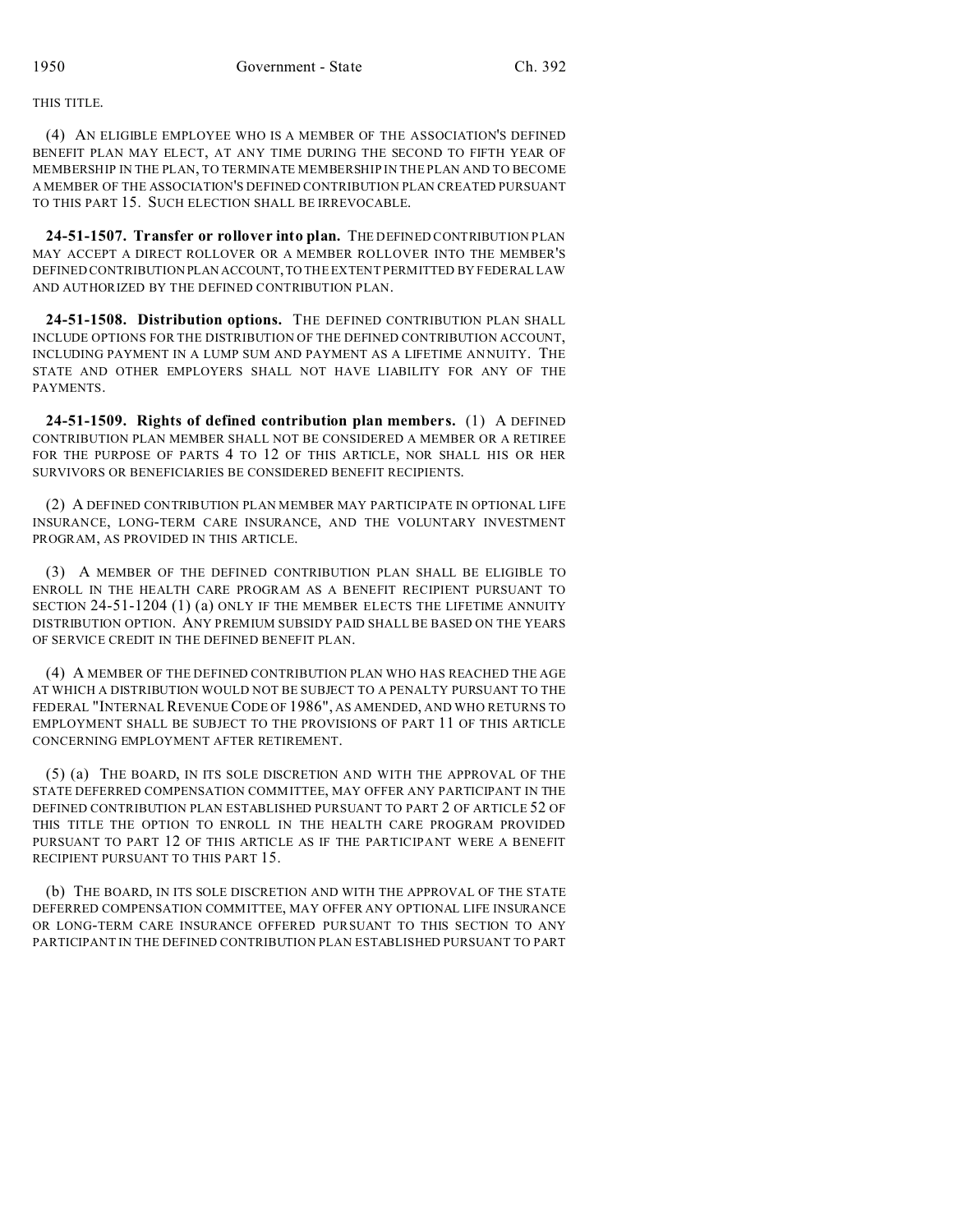2 OF ARTICLE 52 OF THIS TITLE.

**24-51-1510. Report to members.** ON A QUARTERLY BASIS, THE BOARD SHALL REPORT TO MEMBERS WHO PARTICIPATE IN THE DEFINED CONTRIBUTION PLAN. THE REPORT SHALL INCLUDE A STATEMENT OF ACCOUNT BALANCES, A REVIEW OF ACCOUNT TRANSACTIONS, AND THE AMOUNT OF ADMINISTRATIVE FEES CHARGED TO THE MEMBERS DURING THE QUARTER.

**SECTION 24.** 24-52-201, Colorado Revised Statutes, is amended to read:

**24-52-201. Legislative declaration.** The general assembly hereby finds and declares that it is essential for the state government to be able to attract and retain the most qualified elected officials and employees in order to preserve and enhance the ability of the state to provide the highest quality service to the people of Colorado. Accordingly, in order to attract and retain such officials and employees, the general assembly hereby finds and declares that it is imperative that the state government should have the maximum flexibility to provide alternative defined contribution plans These plans are offered as an alternative to participation in the public employees' retirement association for term limited public officials and other employees expressly permitted to opt out of the association's defined benefit plan.

**SECTION 25.** 24-52-202 (3) and (5), Colorado Revised Statutes, are amended, and the said 24-52-202 is further amended BY THE ADDITION OF A NEW SUBSECTION, to read:

**24-52-202. Definitions.** As used in this part 2, unless the context otherwise requires:

(1.5) "BUNDLED PROVIDER" MEANS A PRIVATE SECTOR COMPANY THAT OFFERS PARTICIPANTS A FULL RANGE OF INDIVIDUALLY ALLOCATED INVESTMENT PRODUCTS WITHIN A CONTRACT OR ACCOUNT MEETING THE REQUIREMENTS OF SECTION 401 (a) OF THE FEDERAL "INTERNAL REVENUE CODE OF 1986", AS AMENDED, INCLUDING PRODUCTS OR ARRANGEMENTS DESCRIBED IN SECTIONS 401 (f) AND 403 (a) OF THE FEDERAL "INTERNAL REVENUE CODE OF 1986", AS AMENDED, OR SUCCESSOR PROVISIONS COMBINED WITH A FULL RANGE OF ADMINISTRATIVE AND CUSTOMER SERVICES, INCLUDING, BUT NOT LIMITED TO, ACCOUNTING AND ADMINISTRATION OF INDIVIDUAL PARTICIPANT BENEFITS AND CONTRIBUTIONS; INDIVIDUAL PARTICIPANT RECORD KEEPING; ASSET PURCHASE, CONTROL, ANDSAFEKEEPING;DIRECT EXECUTION OF THE PARTICIPANT'S INSTRUCTIONS AS TO ASSET AND CONTRIBUTION ALLOCATION; CALCULATION OF DAILY NET ASSET VALUES; DIRECT ACCESS TO PARTICIPANT ACCOUNT INFORMATION; PERIODIC REPORTING TO PARTICIPANTS, AT LEAST QUARTERLY, ON ACCOUNT BALANCES AND TRANSACTIONS; BROAD DISTRIBUTION OPTIONS; AND DIRECT ASSET ALLOCATION AND RETIREMENT COUNSELING AND EDUCATION.

(3) "Eligible employee" means a member of the general assembly, the governor, the lieutenant governor, the attorney general, the chief deputy attorney general, the solicitor general, the secretary of state, the deputy secretary of state, the state treasurer, the deputy state treasurer, a district attorney, an assistant district attorney, a chief deputy district attorney, a deputy district attorney, or other employee of a district attorney, a member of the public utilities commission, an executive director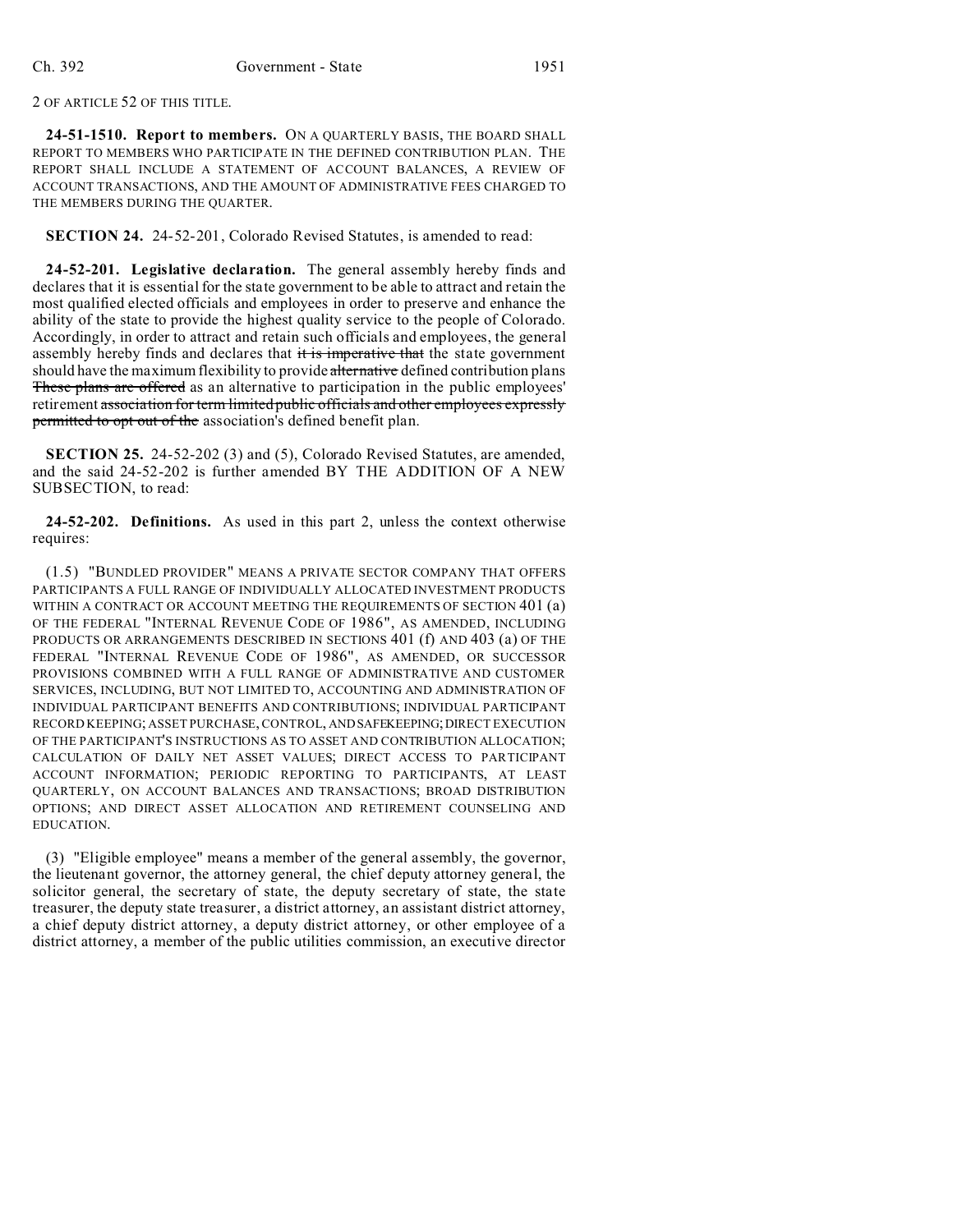1952 Government - State Ch. 392

of a department of state appointed by the governor, an employee of the senate or the house of representatives, ANY EMPLOYEE WHO COMMENCES EMPLOYMENT WITH AN EMPLOYER ON OR AFTER JANUARY 1, 2006, AND HAS NOT BEEN A MEMBER OR RETIREE OF THE ASSOCIATION OR AN ACTIVE PARTICIPANT IN A DEFINED CONTRIBUTION PLAN ESTABLISHED PURSUANT TO THIS PART 2 DURING THE TWELVE MONTHS PRIOR TO THE DATE THAT HE OR SHE COMMENCED EMPLOYMENT, and a nonclassified employee of the office of the governor, for whom a defined contribution plan has been established pursuant to the provisions of this part 2.

(5) "Employer" means the state, the general assembly, and any state department that employs an eligible employee. "EMPLOYER" SHALL NOT INCLUDE ANY STATE COLLEGE OR UNIVERSITY AS DEFINED IN SECTION 24-54.5-102 (7), ANY INSTITUTION UNDER THE CONTROL OF THE BOARD OF REGENTS OF THE UNIVERSITY OF COLORADO, OR AN INSTITUTION GOVERNED PURSUANT TO PART 5 OF ARTICLE 21 OF TITLE 23, C.R.S.

**SECTION 26.** 24-52-203 (1) and (2), the introductory portion to 24-52-203 (3), and 24-52-203 (3) (c), (3) (d), and (5) (a), Colorado Revised Statutes, are amended, and the said 24-52-203 is further amended BY THE ADDITION OF THE FOLLOWING NEW SUBSECTIONS, to read:

**24-52-203. Establishment and administration of defined contribution plans.** (1) The committee shall have the authority to establish and administer one or more A defined contribution plans PLAN pursuant to the provisions of this part 2. The committee shall maintain at least one such plan on and after July 1, 2002. The department of personnel shall provide necessary administrative support to the committee in connection with the establishment and administration of  $\frac{day}{dx}$  A defined contribution plan established or administered by the committee.

(2) The committee shall establish the terms and conditions of  $\frac{dy}{dx}$  THE defined contribution plan established by the committee pursuant to this part 2 Any such AND SUBJECT TO THE CONDITIONS SPECIFIED IN THIS PART 2. THE defined contribution plan may provide retirement and death benefits.

(3) The committee, for each THE defined contribution plan established or administered by the committee pursuant to this part 2:

(c) Shall select more than one THREE separate and distinct provider BUNDLED PROVIDERS of investment products for each THE defined contribution plan established pursuant to this part 2. and NO OTHER INVESTMENT PRODUCTS OR EDUCATIONAL OR ADMINISTRATIVE SERVICES SHALL BE OFFERED UNDER THE DEFINED CONTRIBUTION PLAN OTHER THAN THOSE OFFERED BY THE BUNDLED PROVIDERS. THE BUNDLED PROVIDERS SHALL BE OFFERED TO ALL ELIGIBLE EMPLOYEES EFFECTIVE JULY 1, 2005.

(d) May assess each participant a fee for administering the defined contribution plan that shall be automatically deducted and that shall not exceed one percent of the participating employee's assets in the state defined contribution plan. All fees collected pursuant to this paragraph (d) shall be transmitted to the state treasurer, who shall credit the same to the defined contribution plan administration fund, which fund is hereby created. The general assembly shall make annual appropriations from such fund for the direct and indirect costs of administration of any plan established under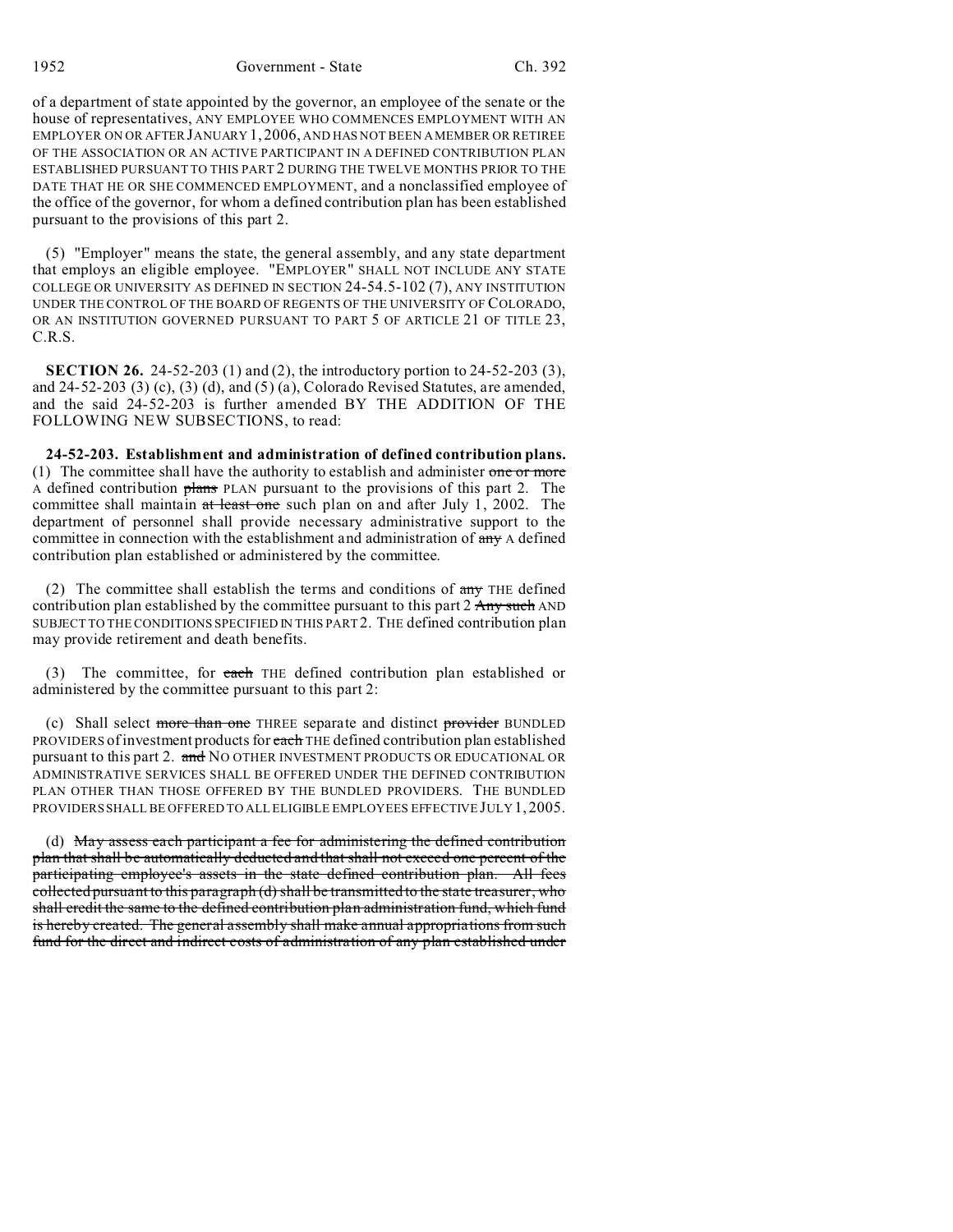this part 2. All investment income derived from moneys in the fund shall be credited to the fund. At the end of any fiscal year, all unexpended and unencumbered moneys in the fund shall remain therein and shall not be credited or transferred to the general fund or any other fund. Any fees or other moneys in excess of expenditures shall be used to reduce defined contribution plan participants' annual fees in subsequent years. In addition to assessing all or a portion of a fee pursuant to this paragraph (d), the committee may contract with a vendor to pay all or a portion of the vendor's costs and reimburse the state for any or a portion of any costs of administering the defined contribution plan.

(3.5) THE COMMITTEE SHALL HAVE THE AUTHORITY TO LIMIT THE NUMBER OF FUNDS OFFERED BY EACH BUNDLED PROVIDER IN THE DEFINED CONTRIBUTION PLAN ESTABLISHED PURSUANT TO THIS PART 2. THE LIMIT SHALL PROVIDE A REASONABLE RANGE OF INVESTMENT CHOICES.

(5) The committee, in its discretion and consistent with any applicable federal laws and regulations:

(a) May allow employees eligible to participate in a deferred compensation plan established pursuant to part 1 of this article and employees eligible to participate in a defined contribution plan pursuant to this part 2 to invest in the same investment products or in separate investment products;

(7) THE COMMITTEE AND EMPLOYERS SHALL NOT HAVE THE RESPONSIBILITY TO PAY FOR ANY FINANCIAL LOSSES EXPERIENCED BY MEMBERS OF THE DEFINED CONTRIBUTION PLAN.

(8) ON OR AFTER JANUARY 1, 2006, THE COMMITTEE, IN ITS SOLE DISCRETION, MAY PROVIDE OPTIONAL COVERAGE FOR DISABILITY, SURVIVOR, RETIREE HEALTH CARE, LIFE INSURANCE, AND LONG-TERM CARE BENEFITS TO PLAN PARTICIPANTS. THE COMMITTEE MAY CHOOSE TO PERMIT PLAN PARTICIPANTS TO PARTICIPATE IN ANY BENEFIT THAT THE ASSOCIATION MAY OFFER PURSUANT TO SECTION 24-51-1506 (3) OR 24-51-1509 (3), AND ANY OPTIONAL LIFE INSURANCE OR LONG-TERM CARE INSURANCE THAT THE ASSOCIATION MAY OFFER PURSUANT TO SECTION 24-51-1509 (2). IF THE ASSOCIATION OFFERS AND THE COMMITTEE CHOOSES SUCH BENEFITS, THE ASSOCIATION SHALL MAKE ANY SUCH CHOSEN BENEFITS AVAILABLE TO PLAN PARTICIPANTS ON THE SAME COST, BENEFIT, AND ADMINISTRATIVE BASIS AS AVAILABLE TO MEMBERS OF THE ASSOCIATION'S DEFINED CONTRIBUTION PLAN.

(9) (a) THE DEPARTMENT OF PERSONNEL MAY ASSESS EACH PROVIDER A FEE FOR THE ACTUAL AND REASONABLE COSTS OF ADMINISTERING THE DEFINEDCONTRIBUTION PLAN, INCLUDING THE COST OF A CONSULTANT TO ASSIST IN THE EVALUATION OF INVESTMENT PRODUCTS. EACH PROVIDER SHALL BE ASSESSED AN EQUAL FEE TO COVER THE COSTS OF THE DEPARTMENT.

(b) ALL FEES COLLECTED PURSUANT TO PARAGRAPH (a) OF THIS SUBSECTION (9) SHALL BE TRANSMITTED TO THE STATE TREASURER, WHO SHALL CREDIT THE SAME TO THE DEFINED CONTRIBUTION PLAN ADMINISTRATION FUND, WHICH FUND IS HEREBY CREATED. THE GENERAL ASSEMBLY SHALL MAKE ANNUAL APPROPRIATIONS FROM THE FUND FOR THE DIRECT AND INDIRECT COSTS OF ADMINISTRATION OF ANY PLAN ESTABLISHED UNDER THIS PART 2. ALL INVESTMENT INCOME DERIVED FROM MONEYS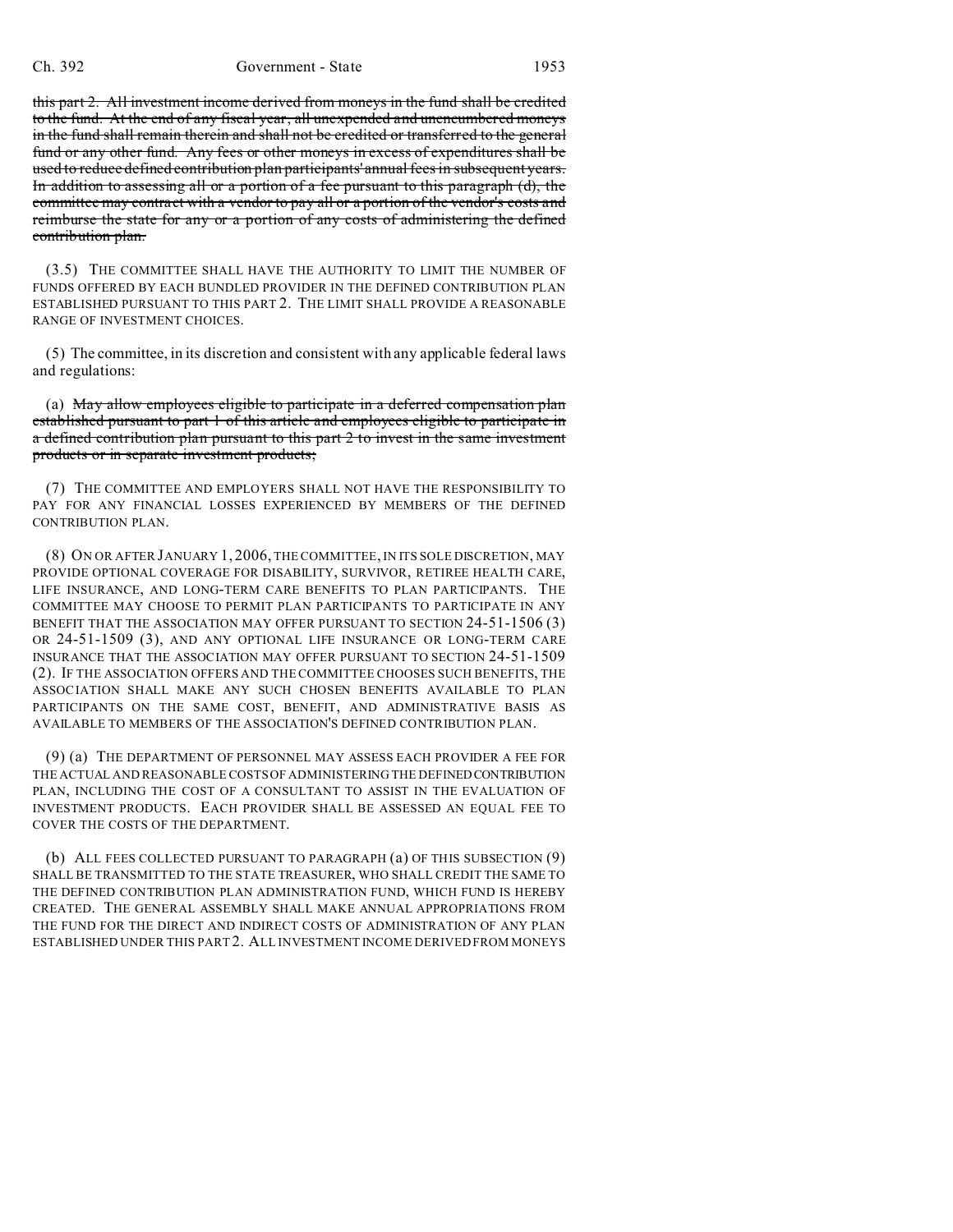1954 Government - State Ch. 392

IN THE FUND SHALL BE CREDITED TO THE FUND. AT THE END OF ANY FISCAL YEAR, ALLUNEXPENDED AND UNENCUMBERED MONEYS IN THE FUND SHALL REMAIN THEREIN AND SHALL NOT BE CREDITED OR TRANSFERRED TO THE GENERAL FUND OR ANY OTHER FUND. ANY FEES OR OTHER MONEYS IN EXCESS OF EXPENDITURES SHALL BE USED TO REDUCE DEFINED CONTRIBUTION PLAN PROVIDERS' ANNUAL FEES IN SUBSEQUENT **YEARS**.

(c) A PROVIDER MAY HAVE AN EXPENSE CHARGE FOR ITS OFFERED INVESTMENT PRODUCTS AND MAY CHARGE ITS PARTICIPANTS A SEPARATE ADMINISTRATIVE FEE TO INCORPORATE THE ADMINISTRATIVE FEES APPLIED BY THE DEPARTMENT OF PERSONNEL AS APPROVED BY THE COMMITTEE. ANY SEPARATE ADMINISTRATIVE FEE SHALL BE SEPARATED, TOTALED, AND DISCLOSED TO THE PARTICIPANTS IN A QUARTERLY STATEMENT.

(10) THE DEPARTMENT OF PERSONNEL MAY WORK WITH THE PROVIDERS AND THE ASSOCIATION TO ASSEMBLE AND DISTRIBUTE MATERIALS TO EDUCATE NEW EMPLOYEES REGARDING THE DIFFERENT OPTIONS OFFERED BY THE DEFINED CONTRIBUTION PLAN CREATED PURSUANT TO THIS PART 2 AND THE ASSOCIATION'S PLANS OFFERED PURSUANT TO ARTICLE 51 OF THIS TITLE. FIFTY PERCENT OF THE COSTS INCURRED IN ASSEMBLING AND DISTRIBUTING SUCH EDUCATIONAL MATERIALS SHALL BE PAID BY THE ASSOCIATION AND FIFTY PERCENT OF SUCH COSTS SHALL BE PAID BY THE DEPARTMENT.

(11) A DEFINED CONTRIBUTION PLAN ESTABLISHED PURSUANT TO THIS PART 2 SHALL NOT USE A THIRD PARTY ADMINISTRATOR.

**SECTION 27.** 24-52-203 (3) (b), Colorado Revised Statutes, is amended BY THE ADDITION OF THE FOLLOWING NEW SUBPARAGRAPHS to read:

**24-52-203. Establishment and administration of defined contribution plans.** (3) The committee, for each defined contribution plan established or administered by the committee pursuant to this part 2:

(b) Shall designate from time to time the companies from which investment products shall be purchased. In designating such companies, the committee shall take into consideration:

(IV) THE ABILITY OF THE DESIGNATED COMPANIES TO PROVIDE HIGH QUALITY INFORMATION AND ADVICE ON INVESTMENT PRODUCTS AND ASSET ALLOCATIONS;AND

(V) THE FEES AND COST OF THE INVESTMENT PRODUCTS.

**SECTION 28.** 24-52-205  $(1)$ ,  $(2)$   $(a)$ , and  $(2)$   $(b)$ , the introductory portion to 24-52-205 (2) (c), and 24-52-205 (2) (c) (II) and (4), Colorado Revised Statutes, are amended, and the said 24-52-205 is further amended BY THE ADDITION OF A NEW SUBSECTION, to read:

**24-52-205. Participation.** (1) (a) EXCEPT AS OTHERWISE PROVIDED IN PARAGRAPH (b) OF THIS SUBSECTION (1), only eligible employees of an employer for which a defined contribution plan is offered PURSUANT TO THIS PART 2 may elect to participate in a defined contribution plan established or administered pursuant to this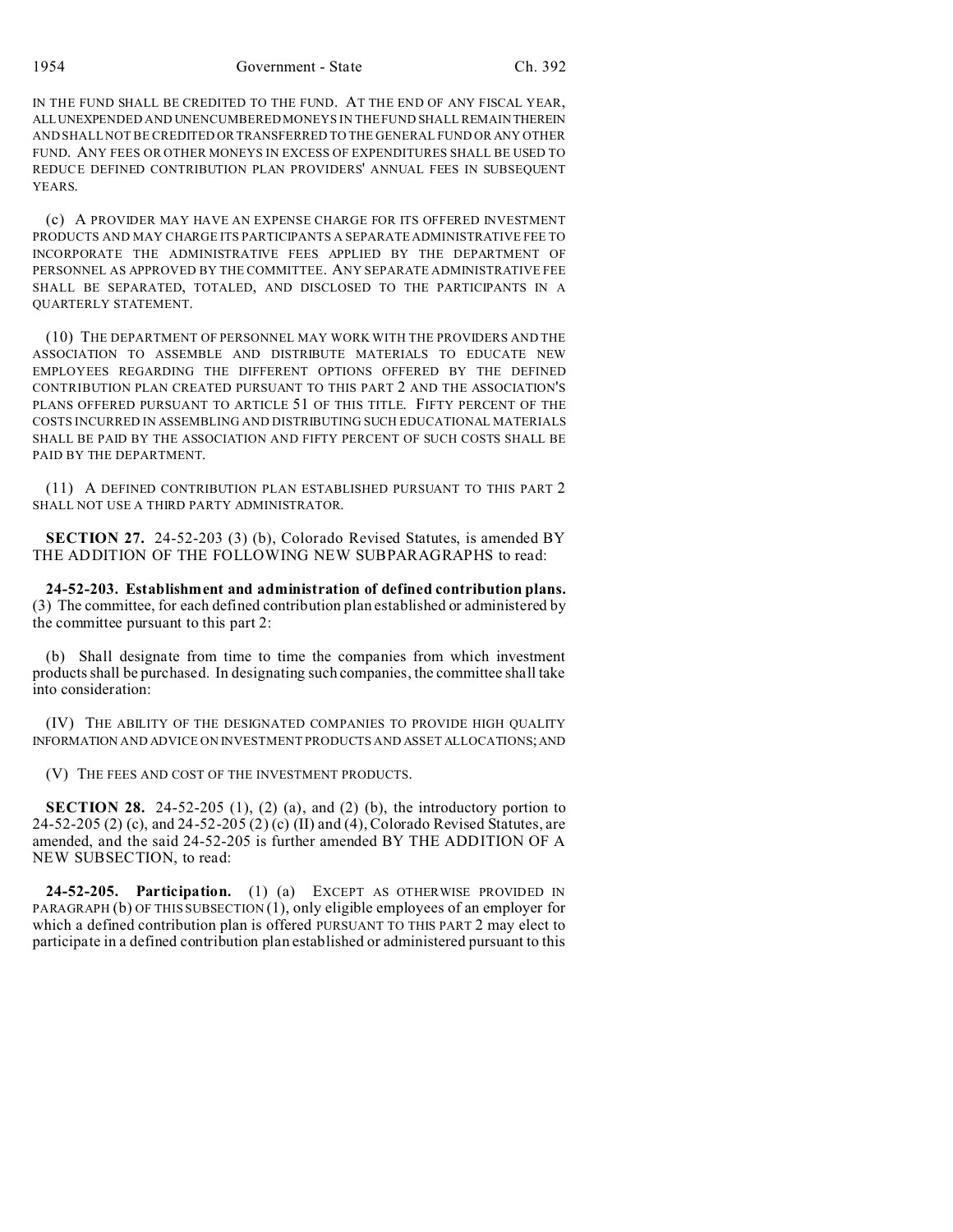#### part 2.

(b) NOTWITHSTANDING THE PROVISIONS OF PARAGRAPH (a) OF THIS SUBSECTION (1), ANY ELIGIBLE EMPLOYEE WHO PARTICIPATES IN THE DEFINED CONTRIBUTION PLAN PURSUANT TO THIS PART 2 SHALL BE ELIGIBLE TO CONTINUE SUCH PARTICIPATION UPON COMMENCING EMPLOYMENT IN A DIFFERENT STATE POSITION FOR WHICH THE DEFINED CONTRIBUTION PLAN IS NOT AVAILABLE PURSUANT TO THIS PART 2. SUCH EMPLOYEE SHALL MAKE A ONE-TIME IRREVOCABLE ELECTION WITHIN SIXTY DAYS OF COMMENCING SUCH EMPLOYMENT TO PARTICIPATE IN A PLAN FOR WHICH THE EMPLOYEE IS ELIGIBLE OR TO CONTINUE PARTICIPATING IN THE DEFINED CONTRIBUTION PLAN.

(2) (a) Any EMPLOYEE WHO BECOMES AN eligible employee BEFORE JANUARY 1, 2006, who is neither a member nor an inactive member of the association and who is initially appointed to an eligible position on or after the effective date of the establishment of a defined contribution plan at such eligible employee's employing entity shall make a written election within thirty SIXTY days of commencing employment in such position to participate in the association or in a defined contribution plan in which the employee is eligible to participate pursuant to the provisions of this part 2. In the absence of such written election, such person shall be a member of the association.

(b) Any EMPLOYEE WHO IS AN eligible employee BEFORE JANUARY 1, 2006, AND who is a member or inactive member of the association may, as long as such employee is employed in an eligible position, make a written election during the month of January of any year to participate in  $a$  THE defined contribution plan in which the employee is eligible to participate pursuant to the provisions of this part 2. In the absence of such written election, such person shall be a member of the association.

(c) Any EMPLOYEE WHO WAS AN eligible employee BEFORE JANUARY 1, 2006, AND who elects to participate in a defined contribution plan pursuant to the provisions of paragraph (b) of this subsection (2) shall specify one of the following options:

(II) To terminate membership in the association and to require payment by the association of all member contributions, accrued interest on such contributions, and matching employer contributions as provided by the laws applicable to the association to the defined contribution plan in PROVIDER WITH which the employee has elected to participate. Such election shall constitute a waiver of all rights and benefits provided by the association except as otherwise provided by the provisions of this part 2. Within ninety days after receipt of notice of an election to terminate membership pursuant to the provisions of this subparagraph (II), the association shall pay to the defined contribution plan in PROVIDER WITH which the employee has elected to participate, on behalf of the eligible employee, an amount equal to the employee's member contributions plus accrued interest calculated pursuant to section 24-51-407 and matching employer contributions paid pursuant to section 24-51-408.

(2.5) ANY EMPLOYEE WHO BECOMES AN ELIGIBLE EMPLOYEE ON OR AFTER JANUARY 1, 2006, SHALL MAKE AN IRREVOCABLE WRITTEN ELECTION WITHIN SIXTY DAYS OF COMMENCING EMPLOYMENT IN SUCH POSITION TO PARTICIPATE IN THE ASSOCIATION OR IN A DEFINED CONTRIBUTION PLAN IN WHICH THE EMPLOYEE IS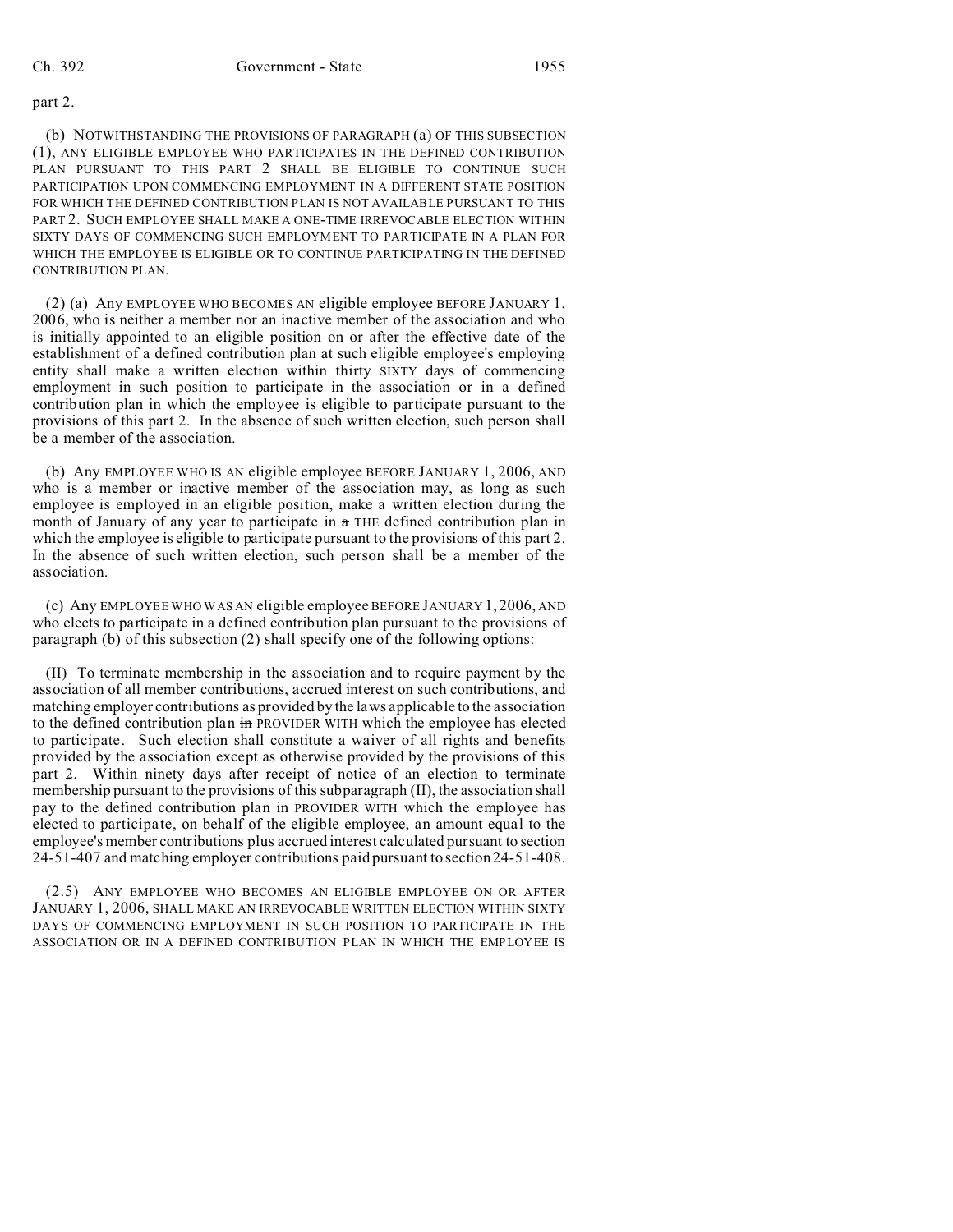ELIGIBLE TO PARTICIPATE PURSUANT TO THE PROVISIONS OF THIS PART 2. IN THE ABSENCE OF SUCH WRITTEN ELECTION, SUCH PERSON SHALL BE A MEMBER OF THE ASSOCIATION.

(4) Any election by an eligible employee to participate in a defined contribution plan of an employing entity PURSUANT TO THIS PART 2 shall be accompanied by an appropriate application, where required, designating the PROVIDER AND THE investment product or products selected by the eligible employee for investment under the defined contribution plan.

#### **SECTION 29.** 24-52-206 (2), Colorado Revised Statutes, is amended to read:

**24-52-206. Public employees' retirement association.** (2) (a) Any eligible employee WHO BECOMES AN ELIGIBLE EMPLOYEE BEFORE JANUARY 1, 2006, AND who participates in a defined contribution plan established pursuant to this part 2 may terminate future contributions to such plan and instead participate in the association by making a written election during the month of January of any year. Any such election to participate in the association shall be in writing and shall be filed with the association and with such eligible employee's employer.

(b) Any eligible employee who terminates participation in the defined contribution plan PURSUANT TO THE PROVISIONS OF THIS PART 2 and becomes a member of the association may, upon meeting the requirements of section 24-51-505, purchase service credit for the period of employment during which the employee was a participant in a defined contribution plan pursuant to this part 2. The cost to purchase such service shall be the full actuarial cost as determined by the actuary of the association but not less than the cost charged for other purchases of noncovered employment pursuant to section 24-51-505 (3). SUBJECT TO CONTRACTUAL PROVISIONS, the employee may elect to have any portion of the employee's account paid from the defined contribution plan to the association to facilitate the purchase of service credit through a direct rollover in accordance with section 401 (a) (31) of the federal "Internal Revenue Code of 1986", as amended. The employee may not be vested in the defined contribution plan upon purchasing service credit for employment that was covered by the defined contribution plan.

**SECTION 30. Appropriation.** (1) In addition to any other appropriation, there is hereby appropriated, out of the defined contribution plan administration fund created in section 24-52-203 (9) (b), Colorado Revised Statutes, to the department of personnel, for the fiscal year beginning July 1, 2004, the sum of one hundred seventeen thousand eight hundred ninety-one dollars (\$117,891), or so much thereof as may be necessary, to be allocated as follows:

(a) Ten thousand four hundred seventy-one dollars (\$10,471) to the executive office for legal services.

(b) Ninety-two thousand seven hundred sixty-one dollars (\$92,761) to the division of human resources, employee benefits services, for personal services.

(c) Four thousand six hundred fifty-nine dollars (\$4,659) to the division of human resources, employee benefits services, for operating expenses.